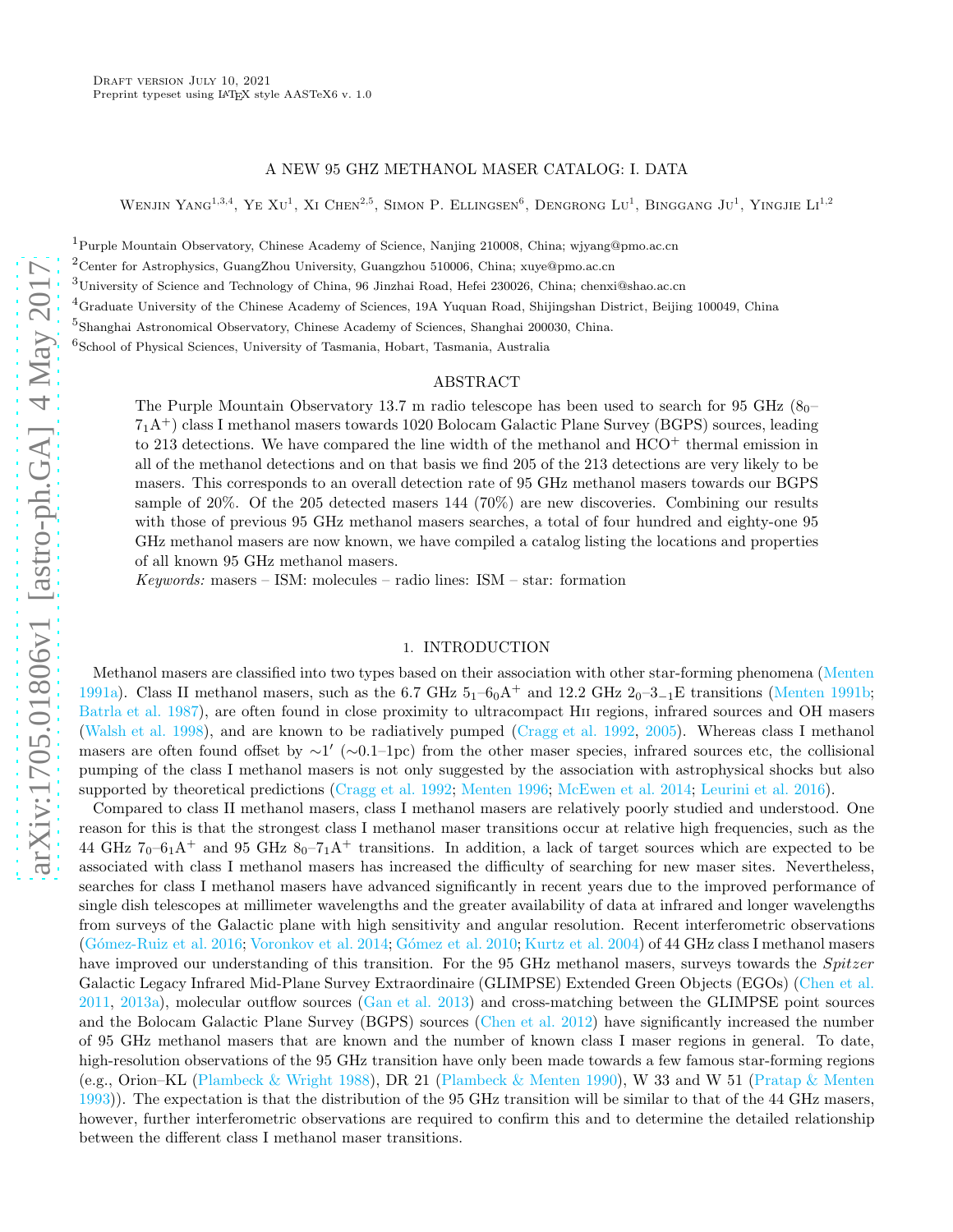There are several reasons as to why investigation of 95 GHz methanol masers is required: The 95 GHz transition is one of the strongest and most commonly detected class I methanol maser transitions, which may provide a unique tool for investigating outflows activity where other standard shock tracers are too weak to be detected [\(Leurini et al.](#page-9-8)  $2016$ ). Within the maser-based evolutionary timeline for high-mass star formation [\(Breen et al. 2010\)](#page-9-20), the relationship of class I methanol masers to other types of masers is still unclear. 95 GHz methanol masers are potentially a very useful tool for investigating high-mass star formation and inclusion of class I masers within this timeline remains an outstanding issue. Moreover, where different class I methanol maser transitions are spatially coincident studies of the 95 GHz masers will help investigation of the pumping mechanism.

In this paper, we report a search for 95 GHz methanol masers towards BGPS sources which has been undertaken using the Purple Mountain Observatory (PMO) 13.7 m radio telescope in Qinghai province, China. In Section [2](#page-1-0) we describe the source selection and observations, in Section [3](#page-2-0) we present the results of this new survey and we have also compiled a catalog of all known 95 GHz methanol masers (Section [4\)](#page-6-0), followed by summary in Section [5.](#page-8-0) In an upcoming publication (paper II), we will focus on statistical analysis of the 95 GHz methanol maser sources using molecular spectroscopy, infrared and radio continuum data to better understand the molecular environments.

## 2. SOURCE SELECTION AND OBSERVATIONS

## 2.1. Source Selection

<span id="page-1-0"></span>Our sample is selected from the BGPS<sup>[1](#page-1-1)</sup> (version 1.0.1 [Rosolowsky et al. 2010;](#page-9-21) [Aguirre et al. 2011\)](#page-8-1), which is a 1.1 mm continuum survey of the galactic plane in the northern hemisphere undertaken using the Caltech Submillimeter Observatory. [Chen et al.](#page-9-13) [\(2011\)](#page-9-13) searched for class I methanol masers towards a sample of high-mass star formation regions with outflows (EGOs) identified from the *Spitzer* GLIMPSE survey and found that the detection rate was higher towards those that had an associated BGPS source.

From 8358 BGPS sources, we selected 1020 sources (> 10% of the total BGPS sources) in total. There are 982 BGPS sources which meet the criteria identified by [Chen et al.](#page-9-16) [\(2012\)](#page-9-16) for BGPS sources likely to have an associated class I methanol maser. The criteria were  $\log(S_{\text{int}}) \le -38.0 + 1.72 \log(N_{\text{H}_2}^{\text{beam}})$ ,  $\log(N_{\text{H}_2}^{\text{beam}}) \ge 22.1$ , where  $N_{\text{H}_2}^{\text{beam}}$  and  $S_{\text{int}}$ are the beam-averaged column density and integrated flux density, respectively from the BGPS point source catalog. These criteria define a region of the beam-averaged column density – integrated flux density plane which includes 90% of the 95 GHz methanol masers detected in a cross-matched sample of GLIMPSE point sources and BGPS clumps.

Recently a new method of searching for class I methanol masers was proposed by [Manning et al.](#page-9-22) [\(2016](#page-9-22)). They applied three different statistical classification techniques to three different size astronomical datasets to compare the performance of these methods in identifying whether specific mid-infrared or millimeter continuum sources are likely to be associated with interstellar masers. The three statistical classification techniques investigated were linear discriminant analysis (LDA), logistic regression and random forests. LDA and logistic regression are parametric methods, the former uses the linear combination of predictor variables that maximizes the separation of the different classes and minimizes the variation within classes to convert high-dimensional data to a real number, then the classification of this sample is determined by comparing this number to a threshold number (Feigelson  $&$  Babu 2012). The latter is a form of generalized linear modeling that is used to predict the probability of an event occurring, and maximum likelihood is used to estimate the parameters of the model. Random forests is a non-parametric method which uses multiple classification trees produced from training data, and classifies based on the results of the majority of the classification trees for a particular input. [Manning et al.](#page-9-22) found that for small data sets parametric methods perform better than random forests, while for larger data sets random forests surpass the others. All the statistical classification techniques are suited for their specific goal of identifying BGPS sources which are more likely to have an associated class I methanol masers.

<span id="page-1-1"></span>The statistical classification techniques were trained using the results of the 95 GHz methanol maser search of [Chen et al.](#page-9-16) [\(2012\)](#page-9-16) which was targeted towards regions selected on the basis of their mid-infrared and millimeter wavelength emission. The mid-infrared data was taken from the Spitzer GLIMPSE survey, while the millimeter continuum data was from the BGPS. The training dataset consisted of 214 BGPS sources of which 62 were associated with 95 GHz class I methanol masers and the remainder were not. Each of the statistical classification techniques were trained using these results and then applied to the remaining 8144 BGPS sources which were not part of the training dataset. The predictor variables used in the classification models were the angular size of the major and minor axis of the dust clump, position angle, deconvolved angular radius, 1.1-mm flux density within apertures of diameter 40, 80,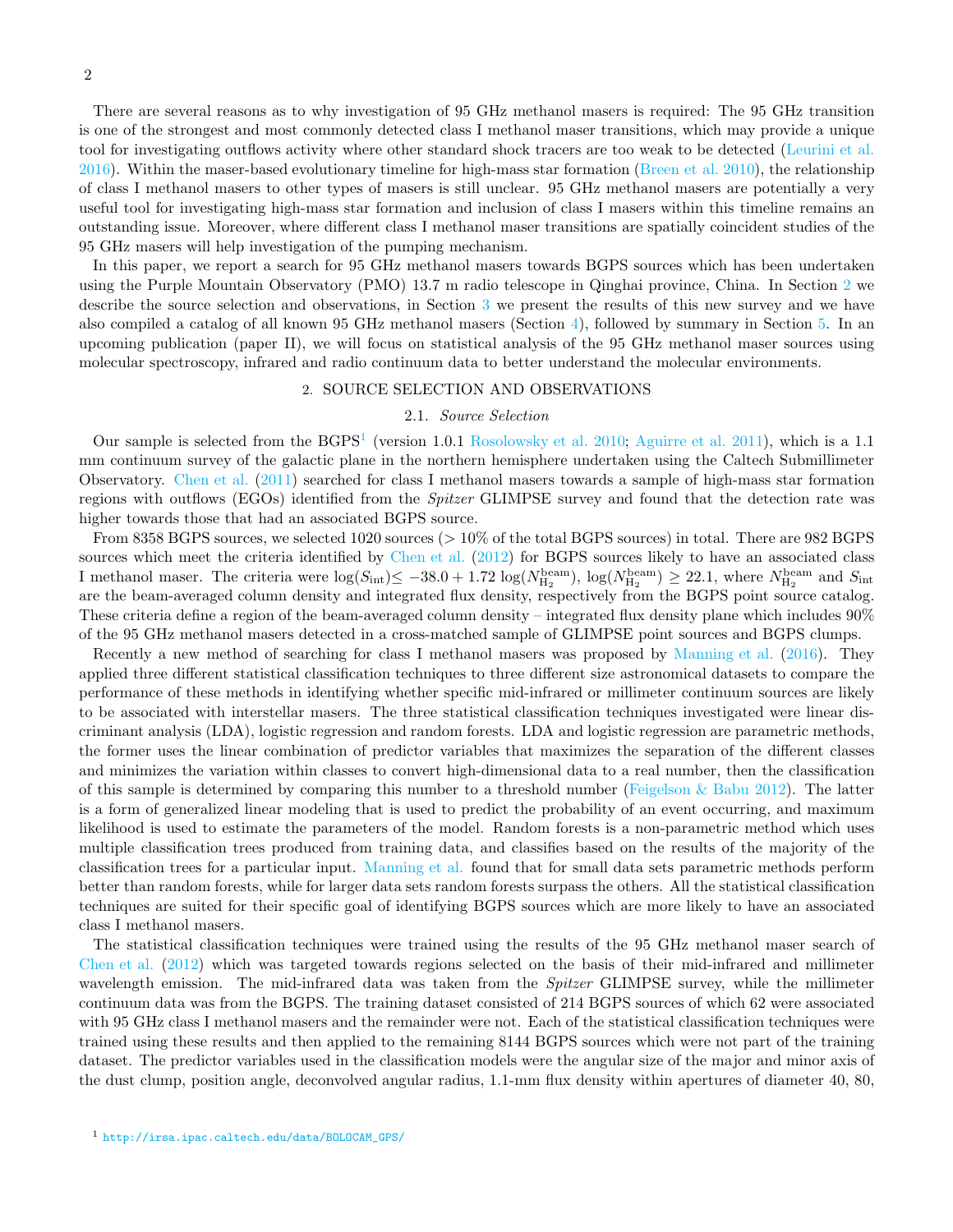and 120 arcsec and the integrated flux density. From the sample of 8144 BGPS sources a total of 739 were identified as having a greater than 50% chance of having an associated 95 GHz class I methanol maser by one or more of the three statistical classification techniques. The majority of the 739 [Manning et al.](#page-9-22) predictions were included in the initial sample of 982 BGPS sources. For completeness we also made observations of the remaining 38 Manning et al. sources that were not.

In addition, all the sources must have declination greater than  $-25^{\circ}$  (so as to be accessible with the PMO 13.7 m radio telescope), and the separation of each target source from all other the sources in the sample is greater than the beam size of the PMO 13.7 m telescope at 95 GHz (∼1 ′ )(where this was not the case the BGPS source with the greater value of  $N_{\text{H}_2}^{\text{beam}}$  was chosen as the target). Moreover, for all of the sources in our sample the telescope was pointed at the position of the 1.1 mm BGPS source peak.

## 2.2. Observations

The observations of the  $8<sub>0</sub> - 7<sub>1</sub>A<sup>+</sup>$  class I methanol maser transition (assumed rest frequency 95.1694630 GHz) (Müller et al. 2004) and 89.188526 GHz HCO<sup>+</sup> ( $J=1-0$ ) were made with the PMO 13.7 m radio telescope in Delingha, China. Of the total sample of 1020 BGPS sources, the 982 BGPS sources which meet the criteria identified by [Chen et al.](#page-9-16) [\(2012\)](#page-9-16) were observed in the period May–June each year between 2012 and 2015. And the 38 BGPS sources selected from [Manning et al.](#page-9-22) [\(2016\)](#page-9-22) were observed in 2016 June. A cryogenically cooled nine-beam superconductorinsulator-superconductor (SIS) receiver was used to observe the 95 GHz methanol maser and 89 GHz HCO<sup>+</sup> transitions simultaneously in the upper and lower sideband, respectively. This receiver operates over a frequency range of  $85-115$ GHz and the central beam of the nine-beam receiver was pointed at the target position in most cases. The spectra were recorded using a Fast Fourier Transform Spectrometer with 16384 spectral channels across a bandwidth of 1 GHz (corresponding to a velocity range of about 3000 km s<sup>-1</sup>) with a frequency resolution of 61 kHz. This yields an effective velocity resolution of 0.19 km s<sup>-1</sup> and 0.21 km s<sup>-1</sup> for 95 GHz methanol masers and HCO<sup>+</sup>, respectively. We searched the velocity range from  $-200 \text{ km s}^{-1}$  to 200 km<sup>-1</sup> (local standard of rest frame), because this covers the expected velocity of any class I maser emission in the Milky Way. The system temperature for the 95 GHz methanol maser observations was in the range 135–325 K, depending on the weather conditions and telescope elevation. Most sources were observed in a position-switching mode with an off-position offset of  $10'$  in right ascension. For some sources a different reference position was chosen to ensure no emission in the reference spectrum. The pointing rms was better than 5<sup>''</sup>. The standard chopper wheel calibration technique (Ulich  $\&$  Haas 1976) was applied to measure an antenna temperature,  $T_A^*$ , corrected for atmospheric absorption. The beam size of the telescope is approximately 55<sup> $\prime\prime$ </sup> at 95 GHz, with a main beam efficiency  $\eta_{\rm mb}$  of 59%. The antenna efficiency is 47%, corresponding a factor of 39.9 Jy K<sup>−</sup><sup>1</sup> to convert antenna temperature into flux density. The system temperature for the HCO<sup>+</sup> observations varied between 130–300 K. The beam size is about 1' at 89 GHz, with a main beam efficiency  $\eta_{\rm mb}$  of 57%. The antenna efficiency is 46%, corresponding a factor of 40.7 Jy K<sup>-1</sup> to convert antenna temperature into flux density. The initial search used an on-source integration time of 10 minutes for each source achieving rms noise levels of approximately 1.2 Jy and 1.4 Jy for the 95 GHz methanol masers and HCO<sup>+</sup>, respectively. Then, depending on whether any emission was detected and its intensity, we observed for a further 10–30 minutes to improve the signal-to-noise ratio of the final spectrum, reaching typical rms noise levels of 0.7 Jy and 0.8 Jy for 95 GHz methanol and  $HCO<sup>+</sup>$ , respectively.

The data were reduced and analyzed using the GILDAS/CLASS package. Although data from all nine beams were recorded, we only analyzed the data for the one beam used to tracked the target position, as the other eight beams rotated during the observation. A low-order polynomial baseline subtraction and Hanning smooth were performed on all averaged spectra. The majority of the 95 GHz methanol detections do not show a simple Gaussian profile, this is likely because many of the spectra contain multiple maser features with overlapping velocities. Nevertheless, to characterize the spectra, we undertook Gaussian fitting of each peak in the spectrum for each source. The data reduction procedure for the 89 GHz  $HCO<sup>+</sup>$  thermal emission was the same as that used for the methanol masers.

### 3. RESULTS

#### 3.1. 95 GHz Methanol Masers Detection

<span id="page-2-1"></span><span id="page-2-0"></span>In total, 1020 BGPS sources were searched for 95 GHz class I methanol maser emission and detections were made towards 213 sources. The spectra of the 95 GHz methanol and  $HCO<sup>+</sup>$  emission of the 213 detections are shown in Figure [1.](#page-10-0) For the 95 GHz methanol emission, the peak flux densities of the detected emission derived from the Gaussian fits range from  $\sim 0.7$  to 269 Jy (corresponding to main beam temperatures  $T_{\rm mb} \sim$  from 0.02 to 11.4 K). The integrated flux densities obtained from all features for each source range from 2.1 to 460.6 Jy km s<sup>-1</sup>. Some sources contain both strong narrow spectral features and weak broad emission which is consistent with the results of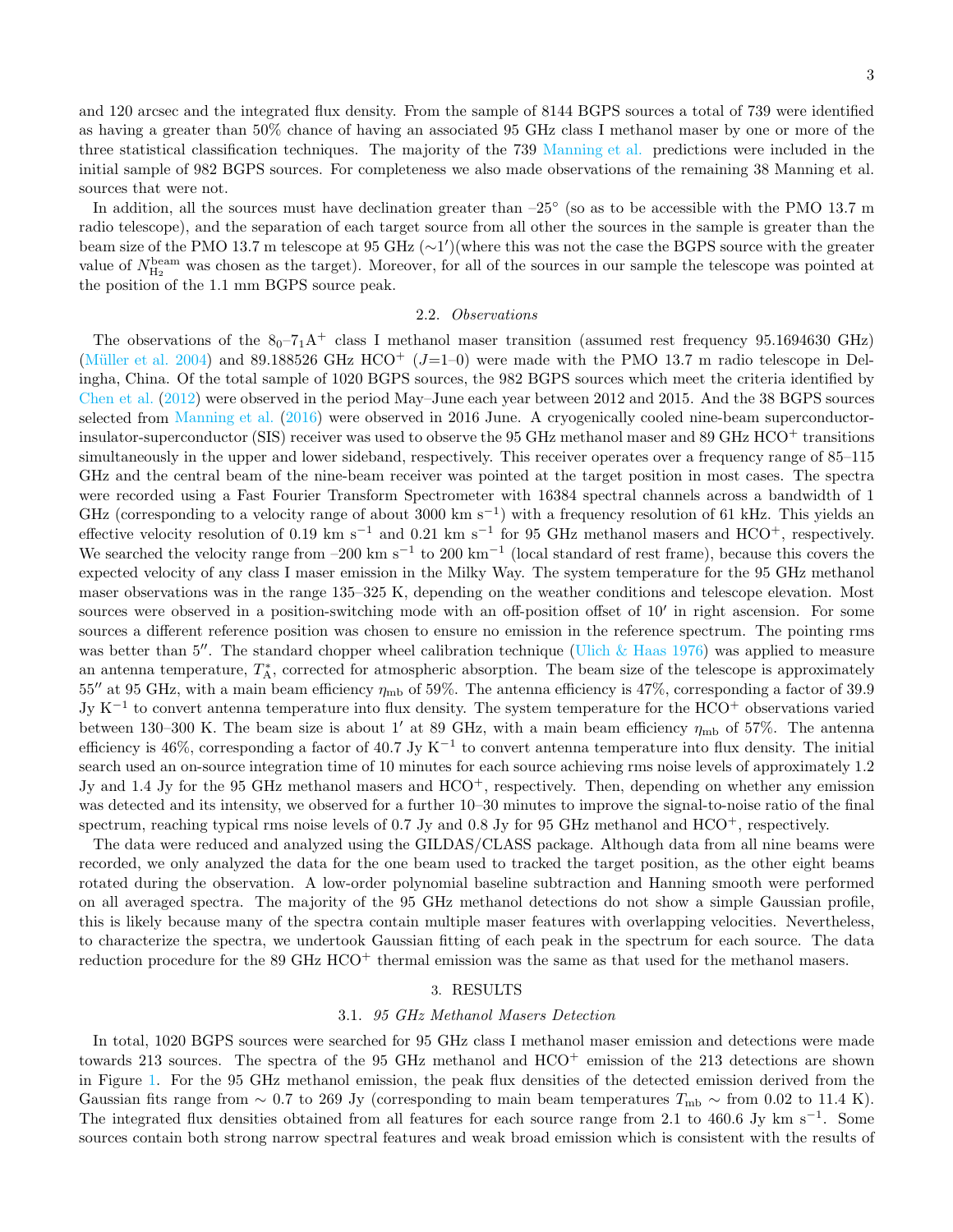previous class I methanol maser observations. For example, BGPS1810 was previously detected in [Chen et al.](#page-9-13) [\(2011](#page-9-13)), BGPS2601 in [Val'tts et al.](#page-9-26) [\(2000\)](#page-9-26) and BGPS3594 in [Ellingsen](#page-9-27) [\(2005\)](#page-9-27). The line width of individual 95 GHz emission components obtained from Gaussian fitting ranges from 0.39 to 12.08 km s<sup>-1</sup> with a mean of 1.62 km s<sup>-1</sup> and a median of 1.28 km s−<sup>1</sup> . The spectra of the 95 GHz methanol emission in most sources contains one or more narrow spectral features, with approximately 49% (104/213) of the sources having one or more components with line width  $\lt 1$  km  $s^{-1}$ , approximately 85% (181/213) of the sources having one or more components with line width  $\lt 2 \text{ km } s^{-1}$ , and approximately 98% (208/213) of the sources contain one or more components narrower than 3 km s<sup>-1</sup>.

Single-dish observations cannot reliably distinguish between maser and thermal emission in spectra with broad line widths. Interferometric observations (e.g., [Cyganowski et al. 2009\)](#page-9-28) have been made towards sources with broad single dish spectral profiles in class I methanol transitions and detected some emission on arcsecond scales (consistent with it being maser emission). For example, interferometric observations of the 95 GHz methanol transition towards W 51 by [Pratap & Menten](#page-9-19) [\(1993\)](#page-9-19) shows it to be maser emission, while our single dish observations of BGPS6363 (the W 51 region) shows a broad line width of 8.08 km s−<sup>1</sup> . The current single dish observations cannot distinguish whether sources which show only broad components are due to spectral blending of several weak masers or due to quasi-thermal emission. Some of these sources are clearly not single component, but are better fitted by a single broad component than by multiple narrow components (e.g. BGPS source 1250, 4539 and 4560).

To obtain a more reliable sample of 95 GHz methanol maser detections, we have undertaken a source by source comparison between the 95 GHz methanol emission and the  $HCO<sup>+</sup>$  emission (the strongest component at the systemic velocity) which was observed simultaneously. Sources where the 95 GHz methanol emission has a line width narrower than that of the HCO<sup>+</sup>thermal emission are likely to be masers. Sources which do not satisfy this criterion are marked with a  $B$  in Table [2](#page-17-0) and are considered as maser candidates, requiring higher resolution observations for confirmation. Using this criterion 205 of the 213 95 GHz methanol detections are considered masers, with the remaining 8 sources identified as maser candidates (marked with  $a * in$  the ref column in Tables [1](#page-17-1) and [2\)](#page-17-0).

It is worth noting that for five of the BGPS sources detected in the current observations we have fitted a single Gaussian profile, whereas previously they have been reported to contain multiple narrow spectral components. BGPS sources 1314 and 1710 were previously detected with the Mopra telescope [\(Chen et al. 2013a,](#page-9-14) [2011](#page-9-13)) and the smaller beam size and southerly declination of these two sources mean that the previous observations are higher signal-to-noise than those reported here. Similarly, the observations of BGPS sources 1421, 6657 and 6955 by [Gan et al.](#page-9-15) [\(2013\)](#page-9-15), have better signal-to-noise than our observations and so for the catalog we take the parameters from the published literature.

For the 807 BGPS sources that we observed but were found not to have 95 GHz methanol emission with a signalto-noise ratio greater than 3, the observed positions and measured rms noise level are given in Table [A1.](#page-17-1)

#### 3.2. 95 GHz Methanol Masers Detection Rate

We detected a total of 205 sources with 95 GHz methanol maser emission stronger than  $3\sigma$  (the typical peak flux density of the detections is greater than 4 Jy). In total 1020 BGPS sources were searched corresponding to a detection rate of 20%. Among the 205 detected 95 GHz methanol maser sources, 61 have been previously reported in the literature, while the remaining 144 are new detections.

We detected 204 95 GHz methanol masers towards the 982 BGPS sources selected on the basis of criteria proposed by [Chen et al.](#page-9-16) [\(2012](#page-9-16)), which use the beam-averaged column density and integrated flux density from the BGPS catalog. This corresponds to a detection rate of 21% for this sample. The detection rates of previous 95 GHz methanol masers surveys are summarized in Table [4.](#page-14-0) The 21% overall detection rate of this survey demonstrates that the BGPS-based selection criteria we have used is a good method for finding class I methanol masers, but not as efficient as EGO-based search criteria (i.e. 55% and 70% in [Chen et al. 2011,](#page-9-13) [2013a,](#page-9-14) respectively). EGOs are well established as sources which contain massive young stellar objects with ongoing outflows, so a close association with class I methanol masers is not surprising, however, the detection rate achieved towards the current BGPS sample is significantly lower than predicted by [Chen et al.](#page-9-16) [\(2012](#page-9-16)). The likely reason for this is that the sources used to establish the original criteria were associated with both a BGPS source and a GLIMPSE point source meeting specific criteria. The GLIMPSE point sources were selected to have mid-infrared colors similar to those of sources known to be associated with class I and class II methanol masers from [Ellingsen](#page-9-29) [\(2006\)](#page-9-29). However, in our sample there are many BGPS sources without an associated GLIMPSE point source. Moreover, the limited sensitivity and large beam size for the current observations may lead to nondetection of weak masers. In a log-log graph of BGPS flux density versus BGPS beam-averaged column density, the sources in [Chen et al.](#page-9-16) [\(2012](#page-9-16)) with and without the 95 GHz methanol maser detections can be distinguished. However, Fig. [2](#page-10-1) shows that in our sample, a significant fraction of the BGPS sources that satisfy these criteria do not have an associated maser. Despite this, the current survey has detected 147 new class I methanol maser sources, which have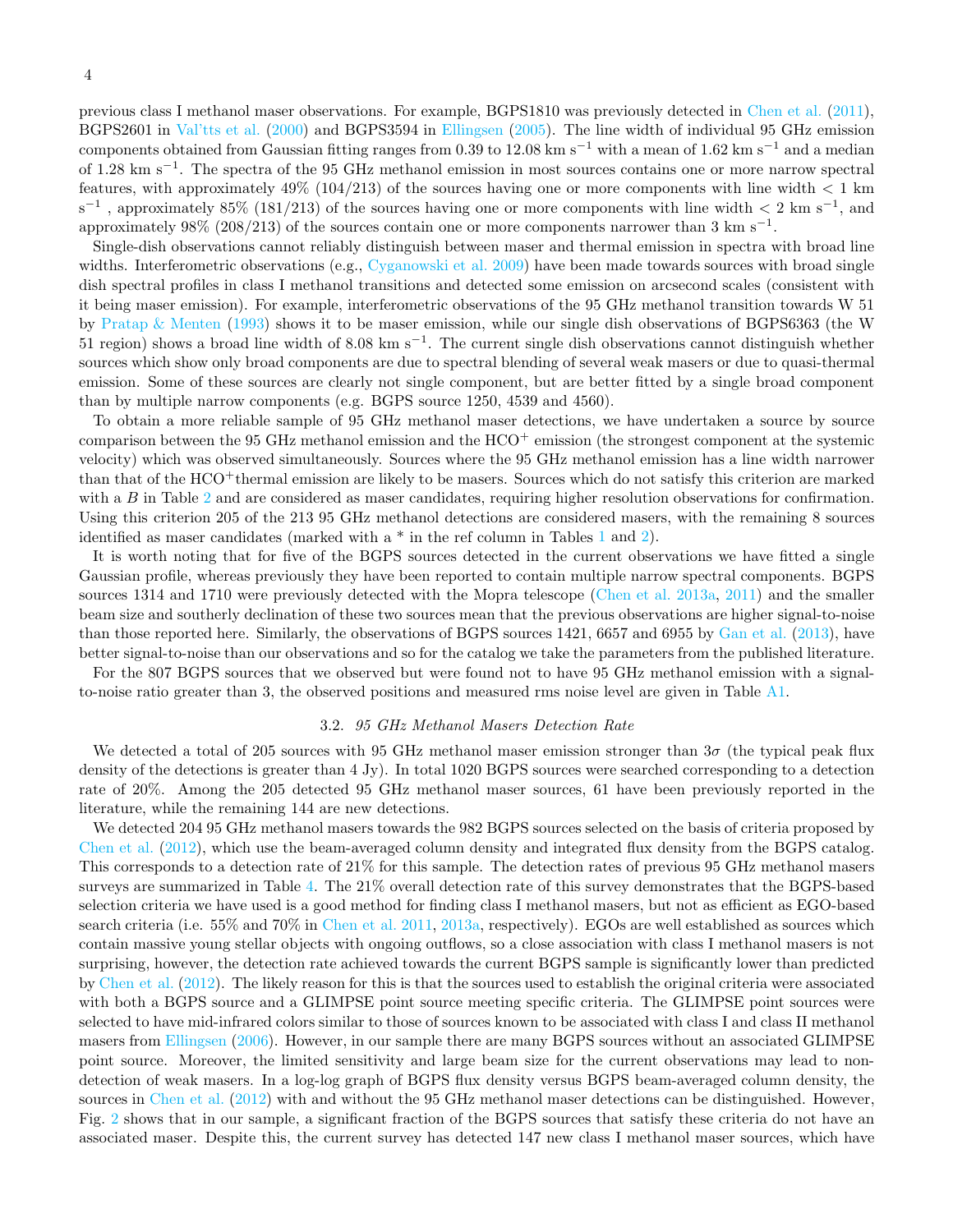not been detected in previous EGO-based surveys, or those using other selection criteria. Extending the sample of known class I methanol maser sources is important to better understand the range of environments which are capable of producing class I methanol masers.

Five sources (BGPS source 1412, 2096, 2292, 3208 and 5373) were previously observed by [Chen et al.](#page-9-16) [\(2012](#page-9-16)), thus for a total of 1015 sources we can investigate the statistical classification techniques of [Manning et al.](#page-9-22) [\(2016](#page-9-22)). [Manning et al.](#page-9-22) identified 490 of these 1015 sources as having a probability of 0.5 or more of being associated with a 95 GHz methanol maser by at least one of the statistical classification techniques. Of these 490 BGPS sources 155 have 95 GHz methanol maser emission (these sources are indicated with a superscript  $M$  in Table [1\)](#page-17-1), corresponding to a detection rate of 32%. The 7 maser candidates and the other 328 undetected sources are indicated with a superscript M in Table [2](#page-17-0) and Table [A1.](#page-17-1)

For comparison with the predictions of [Manning et al.](#page-9-22) [\(2016](#page-9-22)), we have summarised the results for each of the three classification techniques using a cross-validation table (Table [3\)](#page-14-1). If a classification technique successfully identify a source with or without associated masers, the source is counted as a "true positive" or a "true negative". A "false positive" occurs when a source without a maser association is predicted to be associated with a maser, while a "false negative" outline is when a source with a maser association is not predicted to be associated by the classification technique. The sensitivity, or true positive rate, is the percentage of maser associations correctly predicted by the model, and the specificity, or the true negative rate, is the percentage of maser non-associations correctly predicted. The accuracy is the proportion of true results in a population and it measure the veracity of any diagnostic test.

Regarding the utilization of these classification techniques, our results are in agreement with [Manning et al.](#page-9-22) [\(2016](#page-9-22)) in several aspects. Firstly, in a larger sample random forests showed the highest sensitivity, while LDA had the lowest but with the highest specificity. And in this case, the accuracy of random forests was not superior to that of parametric methods. This supports the idea that random forests has the capability to outperform parametric methods for larger datasets, but that perhaps more training data is required. Also, our results show that LDA has higher specificity than normalised LDA (i.e. LDA using the "nomalised" data transformed by a log function), while normalized LDA achieved higher sensitivity. But in our case, using the transformed data slightly decreased the accuracy of LDA. One possible reason is that some of the non-detected sources have weak maser emission, lower than the sensitivity limit of the current observations (and indeed, normalised LDA had more "false positives").

In Table [3,](#page-14-1) the 7 maser candidates are counted as "false positives". It is worth noting that 6 out of the 7 maser candidates are predicted to be masers with great probability (very close to 1.00) by all statistical methods, except BGPS2612 which is predicted by three of the methods. This suggests that perhaps maser and thermal emission are blended in these extreme environments to produce the broad line widths detected by our single-dish observations.

It is worth noting that the majority of the 739 BGPS sources which were listed by [Manning et al.](#page-9-22) [\(2016](#page-9-22)) as likely to have an associated 95 GHz methanol maser were predicted to have a maser by more than one of the statistical classification techniques. The left-hand panel of Fig. [3](#page-11-0) shows the percentage of the 490 BGPS sources from the [Manning et al.](#page-9-22) we observed that were predicted by one (blue), two (yellow), three (green) or all four (red) classification methods. The right-hand panel of the same figure shows the percentages for the 155 BGPS sources with a maserdetection. Combining the information in these charts we see that the detection rate for BGPS sources which were only predicted to be a maser by one model is 16 of 140 ( $\sim$ 11%), while for those predicted by all four classification techniques it is 50%.

If we wanted to increase the efficiency of any search, then by restricting our sample to only include BGPS sources predicted to be a maser by either 3 or 4 of the different classification techniques, they would detect ∼77% of the total number of 95 GHz maser sources. These sources will be the priority targets for future class I methanol maser searches.

## 3.3.  $HCO<sup>+</sup> Emission$

In general, for maser emission associated with star formation regions, we expect to detect thermal emission from a variety of species originating from dense molecular clumps in the vicinity [\(Gaume et al. 1993](#page-9-30)). After consideration of the beam size of the PMO 13.7 m radio telescope and the strength of the molecular lines at frequencies close to the 95 GHz methanol transition we chose to observe the  $HCO<sup>+</sup> (J=1-0)$  transition to determine the velocity range of the thermal gas from the star forming region.

Parameters of Gaussian fits to HCO<sup>+</sup> emission for BGPS sources where we detected 95 GHz methanol emission are given in Table [5.](#page-15-0) Given the angular resolution of the observations we expect to sometimes have contamination from foreground/background emission along the same line of sight as the target BGPS source. However, for many sources (e.g. BGPS1465, 2152) the  $HCO<sup>+</sup>$  emission is observed to not show a simple Gaussian profile, exhibiting multiple components peaks or asymmetries, which result in poor Gaussian fitting results and suggest the presence of multiple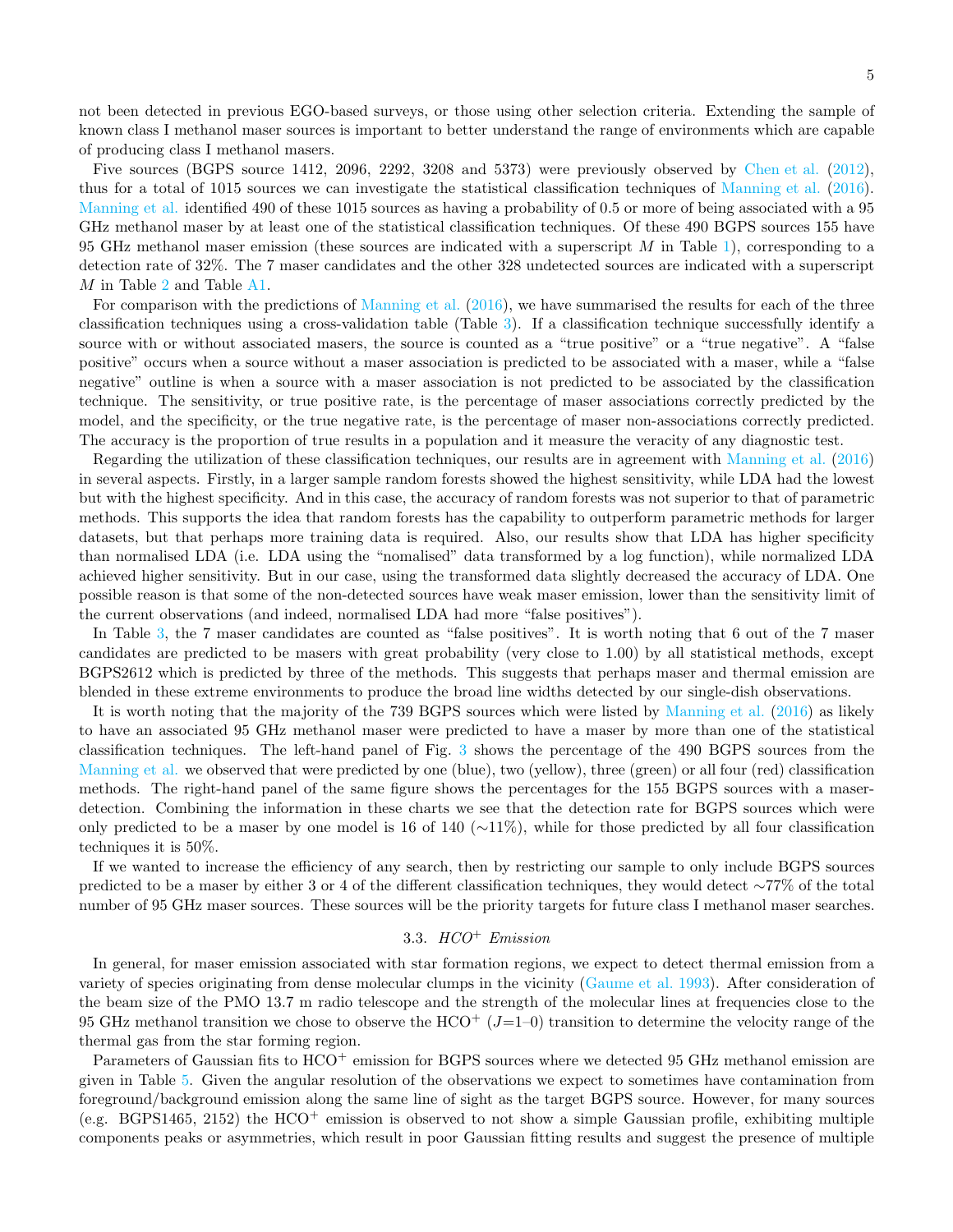dense gas clumps in these regions. Furthermore, many sources (e.g., BGPS5853, 6872) show broad wings which, in many cases, are indicative of outflows. The spectra from single pointing, single dish observations cannot distinguish whether the wings are due to outflow, or other phenomena, such as turbulence, rotation, collapse or shock. Determining the nature of the broad wings observed in some of the  $HCO<sup>+</sup>$  sources will require future mapping observations.

Many of the BGPS sources which do not have a detected 95 GHz methanol maser do show a clear detection in thermal  $HCO^+$  emission, enabling us to make comparisons between the  $HCO^+$  emission in BGPS sources with and without an associated methanol maser. The sample of BGPS sources without associated 95 GHz methanol masers consists of the 625 sources BGPS sources without a methanol maser (from 807 maser non-detection sources in total) that contain no  $HCO^+$  absorption and for which we have good Gaussian fitting of the  $HCO^+$  spectrum (the parameters are listed in Table  $A2$ ). As the primary purpose of the survey was to search for methanol masers, we did not make additional observations to improve the quality of the  $HCO<sup>+</sup>$  data in those sources without a maser detection. The large number of maser non-detection BGPS sources for which we have good quality HCO<sup>+</sup> data (86% of the sample) means that the statistical comparison is expected to be robust, as there is no obvious reason as to how, or why, the incompleteness would introduce bias.

Figure [4](#page-11-1) shows a comparison of distribution of the line width, peak flux density and total integrated flux density for the HCO<sup>+</sup> emission between BGPS sources with and without associated 95 GHz methanol masers. The values are also listed in Table [6.](#page-16-0) A Kolmogorov-Smirnov test shows that the difference between the two distributions is statistically significant in all cases. For each of these quantities the BGPS sources with an associated class I methanol maser shows higher values in the  $HCO^+$  emission, suggesting that regions which are hotter and where the star formation activity is stronger are more likely to generate masers.

Several BGPS sources with an associated methanol maser show absorption in the  $HCO<sup>+</sup>$  spectrum (e.g. BGPS6363 and BGPS6901 in Fig. [1\)](#page-10-0). For these sources we made reference observations at several different pointings, but this did not change the absorption, demonstrating that it is not due to emission in the reference location. We did not detect HCO<sup>+</sup> emission in the velocity range from –200 km s<sup>-1</sup> to 200 km s<sup>-1</sup> towards the source BGPS6202, but both the current observations and [Chen et al.](#page-9-13) [\(2011\)](#page-9-13) detected 95 GHz methanol maser emission towards this source, so we consider it as a maser in our discussion below. It is worth noting that the absence of  $HCO<sup>+</sup>$  emission suggests that this is an atypical class I methanol maser source and an interesting target for further investigation.

## 3.4. the  $V_{\text{lsr}}$  Difference between Methanol Masers and HCO<sup>+</sup>

<span id="page-5-0"></span>In general, the observed velocities of class I methanol masers are no more than a few km s<sup>−</sup><sup>1</sup> from the ambient molecular clouds (e.g., [Bachiller et al. 1990;](#page-9-31) [Voronkov et al. 2006\)](#page-9-32). The left-hand panel of Fig. [5](#page-11-2) shows the peak velocity  $V_{\text{lsr}}$  of the 95 GHz methanol masers versus that of the  $HCO^+$  emission for 204 BGPS sources (i.e. all maser detections except for BGPS6202 which does not have detected HCO<sup>+</sup> emission). The red line shows the best fit from linear regression analysis, which has a slope of 0.999, standard error of 0.003 and a correlation coefficient of 0.998. Thus the data is consistent with the blue line (Fig. [5](#page-11-2) left panel), which has a slope of 1 and passes through the origin (representing no difference between the  $V_{\text{lsr}}$  of the 95 GHz methanol maser and  $\text{HCO}^+$  peaks). There are two sources which can be see to deviate significantly from the line of best-fit, BGPS2111 (G14.78–0.33) and BGPS2386 (G18.26–0.25) which have velocity differences between the peak maser and HCO<sup>+</sup> emission of 10 km s<sup>−1</sup> and 17.8 km s<sup>-[1](#page-10-0)</sup>, respectively. From Figure 1 we can can see that for BGPS2111 the HCO<sup>+</sup> emission shows two components, with strong emission at 22 km s<sup>-1</sup>, and a weaker peak at 30 km s<sup>-1</sup>, which correspond to near kinematic distances of 2.2 kpc and 2.8 kpc, respectively. The peak of the maser emission is at 32 km s<sup>−1</sup> and it is likely that the maser is associated with this weaker HCO<sup>+</sup> component. Using a Bayesian Distance Calculator <sup>[2](#page-5-0)</sup>, the 22 km s<sup>-1</sup> component of HCO<sup>+</sup> is most likely located in the Sagittarius Arm (probability 0.55), while the 30 km s<sup>-1</sup> component of HCO<sup>+</sup> (and maser) are likely in the Scutum Arm (probability  $(0.8)$ . Likewise, for BGPS2386, the maser and one of the  $HCO<sup>+</sup>$ components (at about 71 km s<sup>−</sup><sup>1</sup> ) are likely within the Norma Arm (probability 0.7), although the strongest HCO<sup>+</sup> emission is at a significantly lower velocity of 52 km s<sup>-1</sup>. We cannot rule out the possibility that all the  $HCO^+$  and methanol emission arises from a single site with a systematic velocity equal to the strongest HCO<sup>+</sup> emission. However, given the large number of sources in our sample and the intrinsically non-linear nature of maser emission it is not surprising that some sources have multiple  $HCO<sup>+</sup>$  sources along the line of sight and that in some cases the masers are associated with an HCO<sup>+</sup> component of lower flux density. There are also counter examples, such as BGPS6712 and 7502, where there are multiple maser features but only one HCO<sup>+</sup> component, this may result from multiple outflows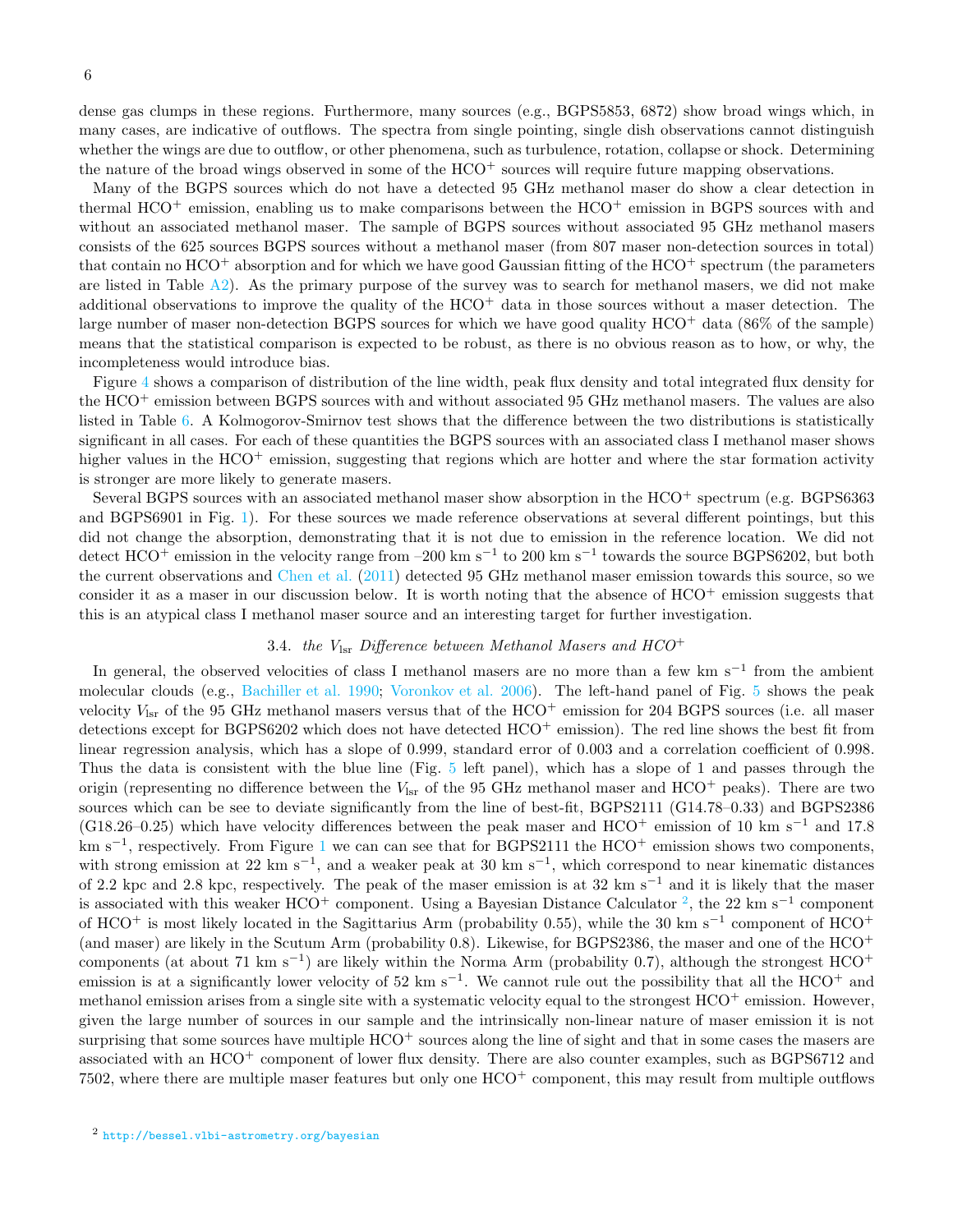or shocked regions within a single star formation region.

It should be noted that in BGPS6712 and BGPS7502 there are maser components offset from the  $HCO<sup>+</sup>$  peak velocity by about 15 km s<sup>-1</sup> and 4 km s<sup>-1</sup>, respectively. A similar phenomenon has been reported by [Voronkov et al.](#page-9-33)  $(2010)$  who have identified a 44 GHz class I methanol maser with a component offset from the systemic velocity by 30 km s<sup>-1</sup>. [Voronkov et al.](#page-9-33) suggest that this is due to an outflow parallel to the line of sight. Despite neither of the sources identified here having as large a velocity offset, BGPS6712 may represent the second most extreme case of this sort of phenomenon.

The right-hand panel of Fig. [5](#page-11-2) shows the distribution of the difference between the maser and HCO<sup>+</sup> peak velocity for 202 sources (all except for BGPS2111, 2386 and 6202). For nearly half of the sources (95/204∼47%), the velocity difference is less than 1 km s<sup>-1</sup>. Class I methanol masers are associated with outflows in the majority of the cases, and as such it might be expected that they may peak at velocities offset from the systemic velocity of the source powering the outflow. However, the very small velocity difference between the maser peak and thermal gas shows that the offset is generally small.

This panel also shows that there are more sources for which the maser emission is red-shifted with respect to the thermal emission than those which are blue-shifted (123/79  $\sim 60\%$ :40%). This perhaps suggests a slight preference for the class I maser emission to be seen in outflows which are directed more away, rather than towards the observer, however, it is not clear if this is a statistically significant result.

## 4. SEARCHES FOR 95 GHZ METHANOL MASERS: 1994–2016

<span id="page-6-0"></span>The  $8_0 - 7_1$ A<sup>+</sup> 95 GHz class I methanol maser transition was first identified by [Lees & Baker](#page-9-34) [\(1968\)](#page-9-34), with the first astronomical detections by [Ohishi et al.](#page-9-35) [\(1986\)](#page-9-35) towards Orion–KL and [Nakano & Yoshida](#page-9-36) [\(1986](#page-9-36)) towards S 235. Subsequently, there were several interferometric observations, such as [Plambeck & Wright](#page-9-17) [\(1988\)](#page-9-17); [Plambeck & Menten](#page-9-18) [\(1990\)](#page-9-18) which confirmed that the transition was exhibiting maser emission. However, there were no systematic searches for the 95 GHz maser transition until [Kalenskii et al.](#page-9-37) [\(1994\)](#page-9-37). We have combined the results of all previous 95 GHz methanol masers single-dish searches which are reported in [Kalenskii et al.](#page-9-37) [\(1994\)](#page-9-37); [Val'tts et al.](#page-9-38) [\(1995,](#page-9-38) [2000](#page-9-26)); [Ellingsen](#page-9-27) [\(2005\)](#page-9-27); [Kalenskii et al.](#page-9-39) [\(2006\)](#page-9-39); [Fontani et al.](#page-9-40) [\(2010\)](#page-9-40); [Chen et al.](#page-9-13) [\(2011,](#page-9-13) [2012\)](#page-9-16); [Gan et al.](#page-9-15) [\(2013\)](#page-9-15); [Chen et al.](#page-9-14) [\(2013a](#page-9-14)) to produce a catalog of all maser sources (line width  $\lt 3 \text{ km s}^{-1}$ ) in this transition.

To ensure that the maser catalog does not include sources which have only thermal emission, we have undertaken a source by source comparison between the peak 95 GHz methanol emission and the  $HCO<sup>+</sup>$  emission (the strongest component at the systemic velocity), which was observed simultaneously. Figure [7](#page-12-0) shows the distribution of linewidths of all the 204 methanol masers (except for BGPS6202 which does not have detected  $HCO<sup>+</sup>$  emission), and  $HCO<sup>+</sup>$ emission. The median and average of the methanol masers linewidths are 1.37 km s<sup>-1</sup> and 1.58 km s<sup>-1</sup>, respectively. Demonstrating that the maser emission linewidths are relatively narrow. In contrast the median and average of the  $HCO^+$  emission linewidths are 3.47 km s<sup>-1</sup>and 3.65 km s<sup>-1</sup>, respectively. The linewidths of the  $HCO^+$  emission in most sources is in the range 2.5 - 4.5 km s<sup> $-1$ </sup> and similar results are observed in thermal CS and HNC emission associated with class I methanol masers [Chen et al.](#page-9-41) [\(2013b\)](#page-9-41). For linewidths greater than 2.5 km s<sup>-1</sup> there are fewer methanol sources than HCO<sup>+</sup> source. Over 85% of the methanol maser sources have linewidths narrower than 2.5 km s<sup>-1</sup> and [Chen et al.](#page-9-14) [\(2013a](#page-9-14)) also found 2.5 km s<sup>-1</sup> a typical upper limit for maser components. So for the 95 GHz methanol detections from the literature for which we do not have information from thermal lines towards the same location we consider those with linewidths  $\langle 2.5 \text{ km s}^{-1}$  to be masers (Table [1\)](#page-17-1) and those with linewidths  $> 2.5 \text{ km}$  $s^{-1}$  to be maser candidates. The 37 identified maser candidates are listed separately in Table [2.](#page-17-0)

Apart from some sources (see Section [3.1\)](#page-2-1), for the majority of the sources which have been observed by multiple authors, we use the line parameters from the most recent publication, as these are generally more reliable due to advances in instruments and telescope design. However, accurate positions have not been determined for the majority of 95 GHz methanol masers, so it is possible that in some cases the pointing of earlier observations may be closer to the real location than the most recent detection.

The catalog of 95 GHz methanol masers and the list of maser candidates contain the following information :

Column 1: Source name, arranged by increasing Right Ascension. Those 155 sources Table [1](#page-17-1) and 7 sources in Table [2](#page-17-0) given a superscript M were predicted as having a greater than  $50\%$  chance of being a maser by at least one of the statistical classification techniques utilized by [Manning et al.](#page-9-22) [\(2016\)](#page-9-22).

Column 2–3: The equatorial coordinates for each source.

Columns 4–7: The velocity at peak  $V_{\rm lsr}$ , the line width  $\Delta V$ , the peak flux density P, the integrated flux density S and corresponding fitting error for each of the maser features that have been estimated from Gaussian fits.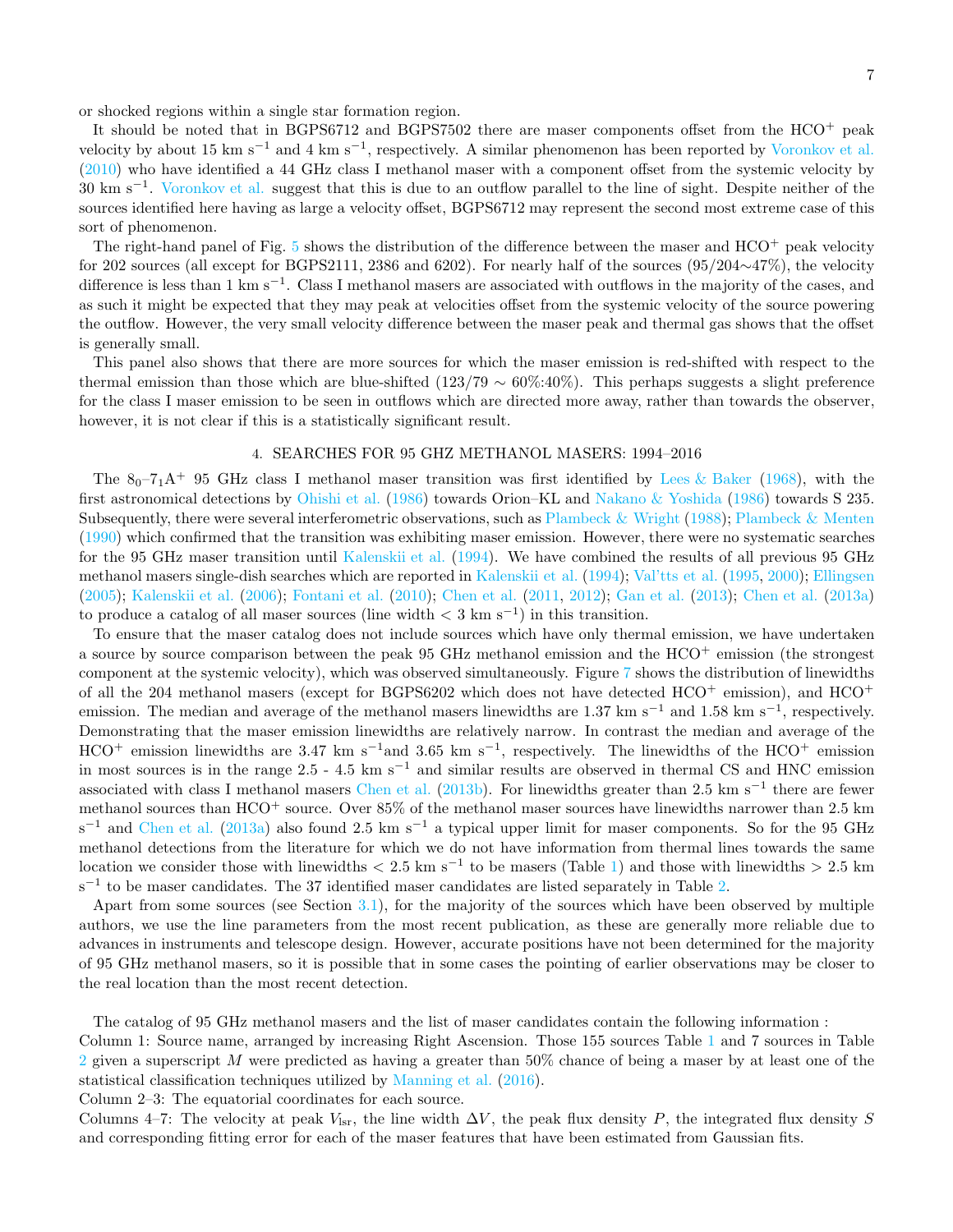Column 8: The total integrated flux density  $S_{\text{int}}$  of the maser spectrum obtained by adding the integrated flux density of all maser features in the source.

Column 9:  $1\sigma_{\rm rms}$  noise of the observations.

Column 10: The distance for each maser, mainly estimated from the Galactic model of [Reid et al.](#page-9-42) [\(2014\)](#page-9-42), with the exception of some sources with parallax distance measurements [\(Hirota et al. 2008a](#page-9-43)[,b](#page-9-44); [Reid et al. 2014;](#page-9-42) [Xu et al. 2016](#page-9-45)) marked by P. Sources marked a superscript  $G, D, S$  or E have distances determined by [Green & McClure-Griffiths](#page-9-46) [\(2011\)](#page-9-46); [Dunham et al.](#page-9-47) [\(2011\)](#page-9-47); [Schlingman et al.](#page-9-48) [\(2011](#page-9-48)); [Ellsworth-Bowers et al.](#page-9-49) [\(2015\)](#page-9-49), respectively. The remaining sources are assumed to be associated with star formation regions within spiral arms and distances have been deter-mined through the Baysian model of [Reid et al.](#page-9-50)  $(2016)$ . These sources are indicated with a superscript R. For those sources where the Baysian model identifies it is unlikely located in a spiral arm (probability  $< 0.8$ ), the distance is given by their referenced paper (marked by  $O$ ).

Column 11: References. Additional information for some sources is contained in the listed references.

The 95 GHz methanol masers in the catalog and the maser candidates were detected by a variety of different telescopes and reduced by different groups, using different procedures. This results in variable precision in estimates of sources parameters such as flux density, peak velocity etc. Except for the sources detected by [Chen et al.](#page-9-13) [\(2011,](#page-9-13) [2012](#page-9-16)); [Gan et al.](#page-9-15) [\(2013\)](#page-9-15) and in this survey, rms noise information was not given for individual sources. The sources detected by [Kalenskii et al.](#page-9-39) [\(2006](#page-9-39)) are given in units of antenna temperature, and [Chen et al.](#page-9-14) [\(2013a](#page-9-14)) are given in units of main beam temperature rather than flux density. In order to facilitate easier comparison of all sources through this catalog, we have converted the antenna temperatures into flux density using the conversion factor given in the original publications. The sources detected by [Val'tts et al.](#page-9-26) [\(2000\)](#page-9-26); [Ellingsen](#page-9-27) [\(2005\)](#page-9-27) have no information on the integrated flux density S. We assume that the spectra can be described by a Gaussian profile and the integrated flux density  $S$ can be derived from the flux density with velocity over the line window:  $S \equiv \int S(v)dv = P \cdot \Delta V \cdot \sqrt{\pi/4 \ln 2}$ , where P is the peak flux density and  $\Delta V$  is the line width. In addition, the results reported by [Val'tts et al.](#page-9-38) [\(1995](#page-9-38)) do not give an estimate of the error in the integrated flux density S.

In total the catalog contains information on 481 95 GHz methanol masers. When assigning distance information, we use a parallax measurement where available [\(Hirota et al. 2008a](#page-9-43)[,b;](#page-9-44) [Reid et al. 2014;](#page-9-42) [Xu et al. 2016](#page-9-45)), these distances are indicated with a P. Then we used the kinematic distances on the basis of the galactic rotation curve, with  $\Theta_0$  $= 240 \text{ km s}^{-1}, R_0 = 8.34 \text{ kpc}, \frac{d\Theta}{dR} = -0.2 \text{ km s}^{-1} \text{ kpc}^{-1}, U_\odot = 10.7 \text{ km s}^{-1}, V_\odot = 15.6 \text{ km s}^{-1}, W_\odot = 8.9 \text{ km s}^{-1},$  $\overline{U_s} = 2.9 \text{ km s}^{-1}, \overline{V_s} = -1.6 \text{ km s}^{-1}, \text{ (the A5 model) of Reid et al. (2014). Many of the sources in the catalog are }$  $\overline{U_s} = 2.9 \text{ km s}^{-1}, \overline{V_s} = -1.6 \text{ km s}^{-1}, \text{ (the A5 model) of Reid et al. (2014). Many of the sources in the catalog are }$  $\overline{U_s} = 2.9 \text{ km s}^{-1}, \overline{V_s} = -1.6 \text{ km s}^{-1}, \text{ (the A5 model) of Reid et al. (2014). Many of the sources in the catalog are }$  $\overline{U_s} = 2.9 \text{ km s}^{-1}, \overline{V_s} = -1.6 \text{ km s}^{-1}, \text{ (the A5 model) of Reid et al. (2014). Many of the sources in the catalog are }$  $\overline{U_s} = 2.9 \text{ km s}^{-1}, \overline{V_s} = -1.6 \text{ km s}^{-1}, \text{ (the A5 model) of Reid et al. (2014). Many of the sources in the catalog are }$ within the solar circle and hence there is a kinematic distance ambiguity (KDA) from the galactic rotation model. To resolve the KDA, there are three main methods: coincidence with Infrared Dark Clouds (IRDCs), coincidence with HI Self Absorption (HISA) and consistency with known kinematic structures in the Galaxy. IRDC are regions that appear dark against the diffuse mid-infrared background (e.g. [Egan et al. 1998;](#page-9-51) [Simon et al. 2006\)](#page-9-52), and because they are in front of the majority of the Galactic infrared emission, they are assumed to be at the near kinematic distance. Spatial coincidence between a BGPS source and an IRDC indicates the BGPS source is on the near side of the Galaxy, while BGPS sources without an associated IRDC are assumed to be at the far kinematic distance. The HISA method is similar to the IRDC method, and occurs when the cold neutral medium on the near side absorbs the warmer diffuse background HI emission at the same velocity (e.g. [Busfield et al. 2006](#page-9-53); [Anderson & Bania 2009](#page-8-2)). We have utilized literature observations of molecular lines (e.g.,  $NH_3$ ,  $HCO^+$ ,  $N_2H^+$ ) towards BGPS sources reported by [Dunham et al.](#page-9-47)  $(2011)$  $(2011)$  (marked by D) and [Schlingman et al.](#page-9-48)  $(2011)$  (marked by S). The former were able to resolve the KDA for 454 BGPS sources using both the IRDC and HISA methods, while the latter identified 192 BGPS sources at the near distance using a combination of observed maser parallax, IRDCs and known kinematic structures in the Galaxy. [Ellsworth-Bowers et al.](#page-9-49) [\(2015\)](#page-9-49) (marked by  $E$ ) used Bayesian distance probability density functions to estimate distances for 138 BGPS sources from our sample, resulting in 75 objects with a well-constrained KDA resolution: 40 at the near kinematic distance, 2 at the tangent point, and 23 at the far kinematic distance and 10 in the outer Galaxy. The work of [Ellsworth-Bowers et al.](#page-9-49) [\(2015\)](#page-9-49) is based on kinematic distances and utilizes the Galactic Ring Survey  ${}^{13}$ CO(1–0) data to morphologically extract velocities for BGPS sources. For molecular clouds associated with objects with independently established distances (i.e. masers with trigonometric parallaxes and Hii regions) they use prior distance probabilities to resolve the KDA for those BGPS sources. Single dish observations (e.g. [Slysh et al. 1994\)](#page-9-54) have shown that class I and class II methanol masers are often associated, and while high spatial resolution observations (e.g. [Cyganowski et al. 2009\)](#page-9-28) show that these two types masers are not co-spatial on arcsecond scales, they are usually driven by the same young stellar object. Due to this close association we also cross-matched for HISA observations towards our BGPS targets by comparing the coordinates with the catalog of [Green & McClure-Griffiths](#page-9-46) [\(2011](#page-9-46)) for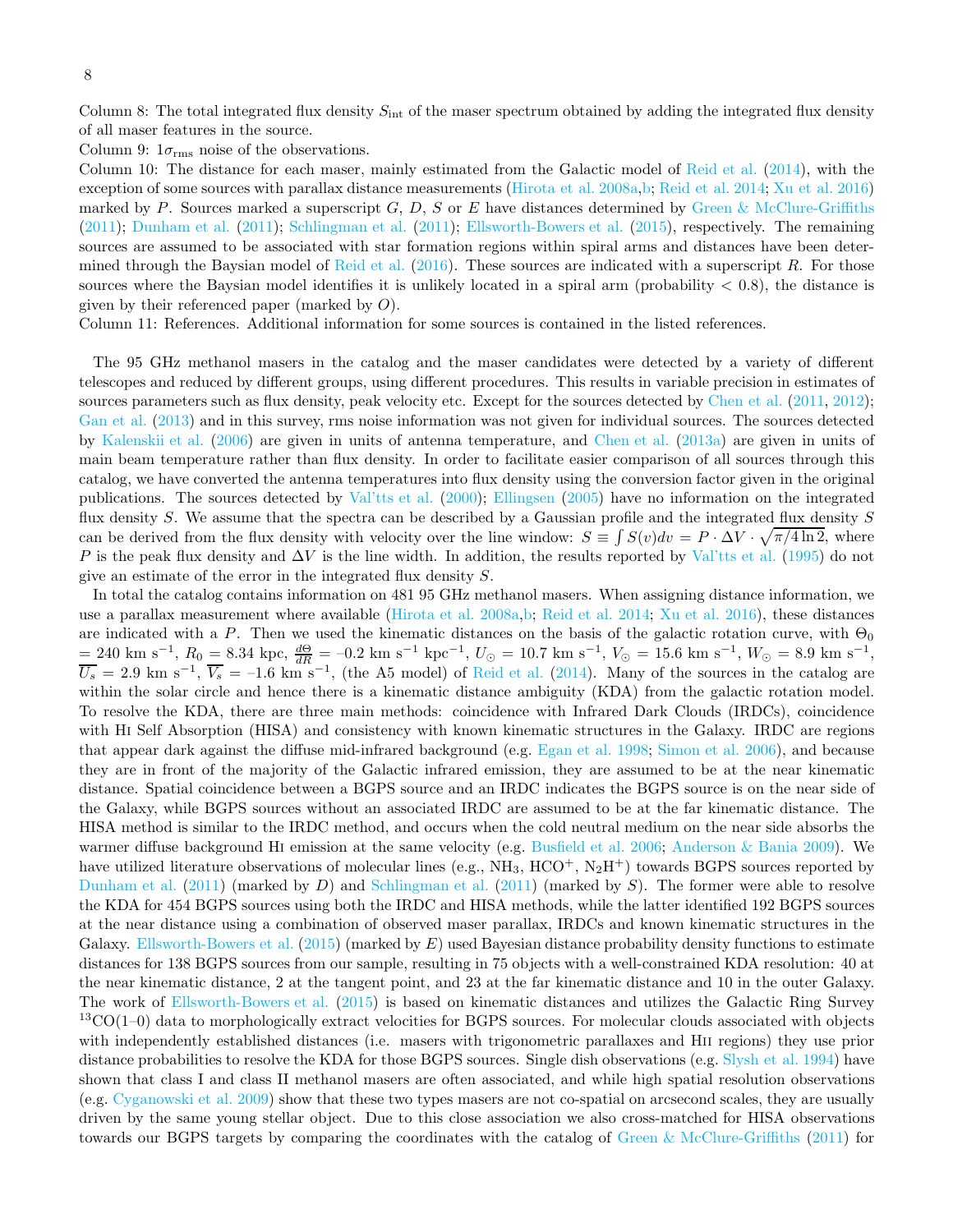518 class II methanol masers (marked by  $G$ ). For the sources where we cannot resolve the distance ambiguity we have assigned the near distance, since maser emission is harder to detect at larger distances which makes the near distance more likely. It is important to note that while IRDC or HISA can help to resolve distance ambiguity it is not always reliable. For example, for sources with IRDC associations it is generally assumed that they are at the near distance, while those without an IRDC are assumed to be at the far distance. However, it is not possible to identify an IRDC if it is located in a region without a bright  $8 \mu m$  background. Hence, for sources without an identified IRDC, the distances are likely to be assigned the far kinematic distance, but for these sources there is less certainty in resolving the distance ambiguity. For some sources (particularly those with low LSR velocities located close to the direction of the galactic center or anti-center), rotation models do not give a reliable distance estimate. For some of these we have used the distances assigned in the original papers, for the remainder we have assumed that they are within spiral arms, and estimated a distance from the Bayesian Distance Calculator (marked by  $R$ , [Reid et al. 2016](#page-9-50)). Note that the Bayesian Distance calculation shows the probability of the masers being located in a spiral arm is greater than 0.8, for those sources where the Baysian model identifies the probability of the masers being located in a spiral arm is less than 0.8, the distance is given by their referenced paper (marked by  $O$ ). For maser candidate L1157B1, associated with a low-mass star formation region we use a distance of 250 pc, given by [Looney et al.](#page-9-55) [\(2007\)](#page-9-55).

The detected 95 GHz methanol masers show a non-random distribution in the Milky Way (See Figure [6\)](#page-12-1) and Gaussian fitting of the distribution across the galactic plane shows a FWHM of 0.79°, indicating that they are concentrated in a central ring of  $l = \pm 40^{\circ}$  with a width of about 1.[6](#page-12-1)<sup>°</sup> in galactic longitude. Figure 6 also shows some sources at high latitude, seemly offset from the galactic plane. Apart from some high-mass star formation regions with a high latitude but at a near distance (such as DR21, W75N), the other sources which show a significant offset from the Galactic plane (such as NGC1333, IC1396N, HH25MMS) are nearby low-mass star formation regions published in [Gan et al.](#page-9-15) [\(2013\)](#page-9-15) targeting molecular outflows in low-mass sources.

#### 5. SUMMARY

<span id="page-8-0"></span>A systematic survey of 95 GHz methanol masers towards 1020 BGPS sources has been made using the PMO 13.7 m radio telescope. We detected two hundred and five 95 GHz methanol masers of which 144 are new discoveries, yielding a detection rate of 20%. We have compared the properties of HCO<sup>+</sup> emission between BGPS sources with or without an associated class I methanol maser, the maser-detected sources show higher values in  $HCO^+$  emission suggesting the regions which are hotter and where the star formation activity is stronger are more likely to generate masers. We also compared the velocity difference between the 95 GHz methanol maser peak and that of the corresponding  $HCO<sup>+</sup>$ thermal emission and found the velocity difference to be less than 1 km s<sup>−</sup><sup>1</sup> in most sources. Combining all the four hundred and eighty-one 95 GHz methanol masers have been detected so far, we have compiled a catalog to facilitate statistical investigations and future searches. We have also considered thirty-seven 95 GHz methanol emission with broad line width as maser candidates.

Searches for masers using data from infrared and millimeter point source catalogs have been widely used and demonstrated to be very effective for finding new sources. However, in many cases they are relatively inefficient, with only a relatively small percentage of the target sources producing maser detections. Statistical classification techniques provide a more sophisticated method for predicting potential maser-associated sources than simple color- or flux density-based criteria. We find that a variety of different statistical classification models provide comparable levels of accuracy and random forests provides the highest sensitivity. In addition, the detection rate for masers increases with the number of independent models which predict maser emission in that source. BGPS sources which are predicted to have an associated maser by 3 or 4 of the classification techniques by [Manning et al.](#page-9-22) [\(2016](#page-9-22)) are worth preferential observations in future class I methanol maser searches.

Acknowledgements We thank the anonymous referee for helpful comments that have improved this paper. We are grateful to the staff of the PMO observatory for their assistance during the observations. We also thank Xinyu Du and Yan Gong for helpful suggestions and assistance with English expression. This work was supported by the National Science Foundation of China (Grant Numbers: 11673066, 11273043, 11590781 and 11233007) and the Key Laboratory for Radio Astronomy.

## REFERENCES

<span id="page-8-1"></span>Aguirre, J. E., Ginsburg, A. G., Dunham, M. K., et al. 2011, ApJS, 192, 4

<span id="page-8-2"></span>Anderson, L. D., & Bania, T. M. 2009, ApJ, 690, 706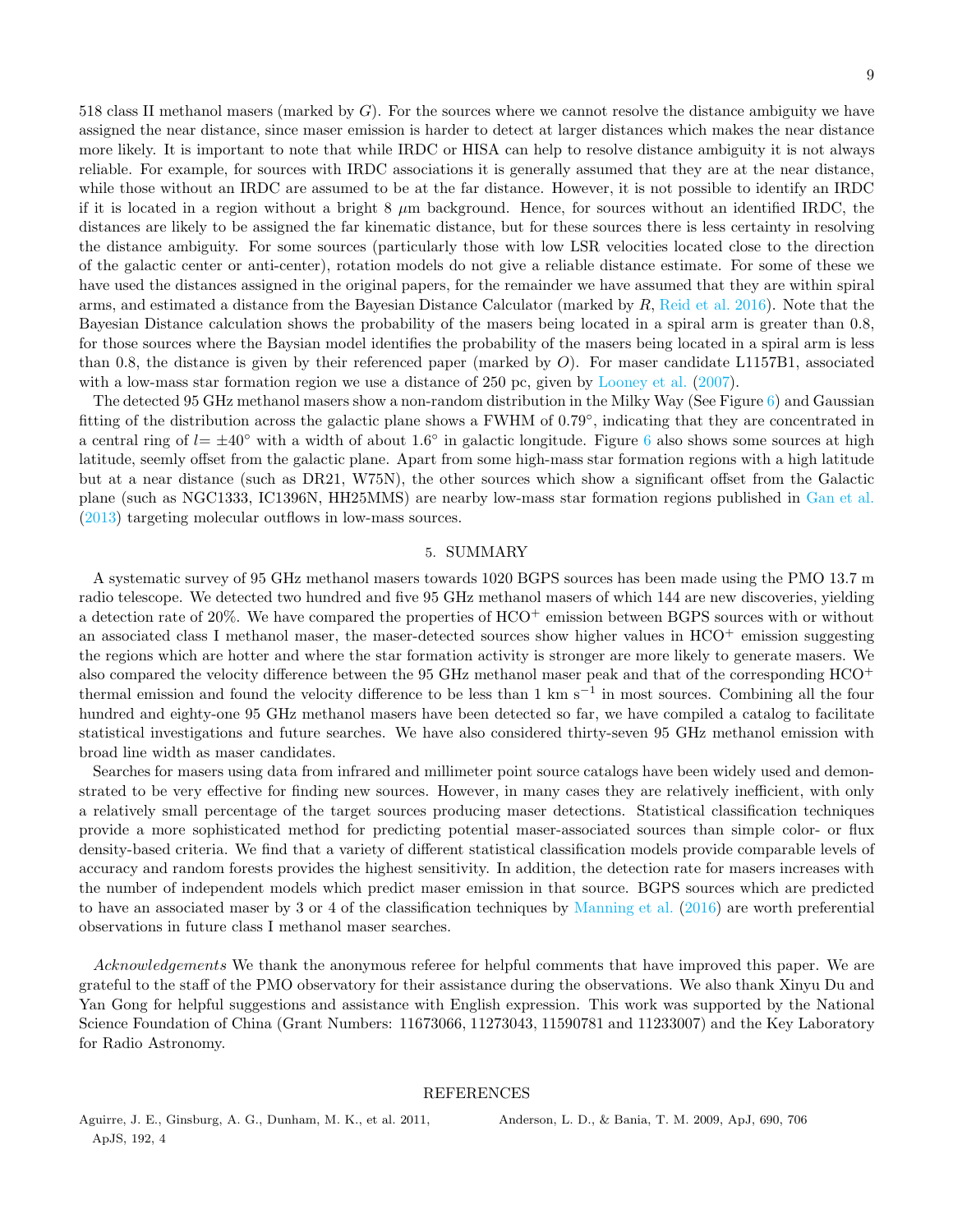- <span id="page-9-31"></span>Bachiller, R., Gomez-Gonzalez, J., Barcia, A., & Menten, K. M. 1990, A&A, 240, 116
- <span id="page-9-2"></span>Batrla, W., Matthews, H. E., Menten, K. M., & Walmsley, C. M. 1987, Nature, 326, 49
- <span id="page-9-20"></span>Breen, S. L., Ellingsen, S. P., Caswell, J. L., & Lewis, B. E. 2010, MNRAS, 401, 2219
- <span id="page-9-53"></span>Busfield, A. L., Purcell, C. R., Hoare, M. G., et al. 2006, MNRAS, 366, 1096
- <span id="page-9-13"></span>Chen, X., Ellingsen, S. P., Shen, Z.-Q., Titmarsh, A., & Gan, C.-G. 2011, ApJS, 196, 9
- <span id="page-9-16"></span>Chen, X., Ellingsen, S. P., He, J.-H., et al. 2012, ApJS, 200, 5
- <span id="page-9-14"></span>Chen, X., Gan, C.-G., Ellingsen, S. P., et al. 2013, ApJS, 206, 9
- <span id="page-9-41"></span>Chen, X., Gan, C.-G., Ellingsen, S. P., et al. 2013, ApJS, 206, 22
- <span id="page-9-4"></span>Cragg, D. M., Johns, K. P., Godfrey, P. D., & Brown, R. D. 1992, MNRAS, 259, 203
- <span id="page-9-5"></span>Cragg, D. M., Sobolev, A. M., & Godfrey, P. D. 2005, MNRAS, 360, 533
- <span id="page-9-28"></span>Cyganowski, C. J., Brogan, C. L., Hunter, T. R., & Churchwell, E. 2009, ApJ, 702, 1615
- <span id="page-9-47"></span>Dunham, M. K., Rosolowsky, E., Evans, N. J., II, Cyganowski, C., & Urquhart, J. S. 2011, ApJ, 741, 110
- <span id="page-9-51"></span>Egan, M. P., Shipman, R. F., Price, S. D., et al. 1998, ApJL, 494, L199
- <span id="page-9-27"></span>Ellingsen, S. P. 2005, MNRAS, 359, 1498
- <span id="page-9-29"></span>Ellingsen, S. P. 2006, ApJ, 638, 241
- <span id="page-9-49"></span>Ellsworth-Bowers, T. P., Rosolowsky, E., Glenn, J., et al. 2015, ApJ, 799, 29
- <span id="page-9-23"></span>Feigelson, E. D., & Babu, G. J. 2012, Modern Statistical Methods for Astronomy, by Eric D. Feigelson , G. Jogesh Babu, Cambridge, UK: Cambridge University Press
- <span id="page-9-40"></span>Fontani, F., Cesaroni, R., & Furuya, R. S. 2010, A&A, 517, A56
- <span id="page-9-15"></span>Gan, C.-G., Chen, X., Shen, Z.-Q., Xu, Y., & Ju, B.-G. 2013, ApJ, 763, 2
- <span id="page-9-30"></span>Gaume, R. A., Johnston, K. J., & Wilson, T. L. 1993, ApJ, 417, 645
- <span id="page-9-11"></span>Gómez, L., Luis, L., Hernández-Curiel, I., et al. 2010, ApJS, 191, 207
- <span id="page-9-9"></span>Gómez-Ruiz, A. I., Kurtz, S. E., Araya, E. D., Hofner, P., & Loinard, L. 2016, ApJS, 222, 18
- <span id="page-9-46"></span>Green, J. A., & McClure-Griffiths, N. M. 2011, MNRAS, 417, 2500
- <span id="page-9-43"></span>Hirota, T., Ando, K., Bushimata, T., et al. 2008a, PASJ, 60, 961
- <span id="page-9-44"></span>Hirota, T., Bushimata, T., Choi, Y. K., et al. 2008b, PASJ, 60, 37
- <span id="page-9-37"></span>Kalenskii, S. V., Liljestroem, T., Val'tts, I. E., et al. 1994, A&AS, 103, 129
- <span id="page-9-39"></span>Kalenskii, S. V., Promyslov, V. G., Slysh, V. I., Bergman, P., & Winnberg, A. 2006, Astronomy Reports, 50, 289
- <span id="page-9-12"></span>Kurtz, S., Hofner, P., & Alvarez, C. V. 2004, ApJS, 155, 149 ´
- <span id="page-9-34"></span>Lees, R. M., & Baker, J. G. 1968, JChPh, 48, 5299
- <span id="page-9-8"></span>Leurini, S., Menten, K. M., & Walmsley, C. M. 2016, A&A, 592, A31
- <span id="page-9-55"></span>Looney, L. W., Tobin, J. J., & Kwon, W. 2007, ApJL, 670, L131
- <span id="page-9-22"></span>Manning, E. M., Holland, B. R., Ellingsen, S. P., et al. 2016, PASA, 33, e015
- <span id="page-9-7"></span>McEwen, B. C., Pihlström, Y. M., & Sjouwerman, L. O. 2014, ApJ, 793, 133
- <span id="page-9-0"></span>Menten, K. 1991a, Atoms, Ions and Molecules: New Results in Spectral Line Astrophysics, 16, 119
- <span id="page-9-1"></span>Menten, K. M. 1991b, ApJL, 380, L75
- <span id="page-9-6"></span>Menten, K. M. 1996, Molecules in Astrophysics: Probes & Processes, 178, 163
- <span id="page-9-24"></span>M¨uller, H. S. P., Menten, K. M., & M¨ader, H. 2004, A&A, 428, 1019
- <span id="page-9-36"></span>Nakano, M., & Yoshida, S. 1986, PASJ, 38, 531
- <span id="page-9-35"></span>Ohishi, M., Kaifu, N., Suzuki, H., & Morimoto, M. 1986, Ap&SS, 118, 405
- <span id="page-9-17"></span>Plambeck, R. L., & Wright, M. C. H. 1988, ApJL, 330, L61
- <span id="page-9-18"></span>Plambeck, R. L., & Menten, K. M. 1990, ApJ, 364, 555
- <span id="page-9-42"></span><span id="page-9-19"></span>Pratap, P., & Menten, K. 1993, Astrophysical Masers, 412, 211 Reid, M. J., Menten, K. M., Brunthaler, A., et al. 2014, ApJ, 783, 130
- <span id="page-9-50"></span>Reid, M. J., Dame, T. M., Menten, K. M., & Brunthaler, A. 2016, ApJ, 823, 77
- <span id="page-9-21"></span>Rosolowsky, E., Dunham, M. K., Ginsburg, A., et al. 2010, ApJS, 188, 123-138
- <span id="page-9-48"></span>Schlingman, W. M., Shirley, Y. L., Schenk, D. E., et al. 2011, ApJS, 195, 14
- <span id="page-9-52"></span>Simon, R., Jackson, J. M., Rathborne, J. M., & Chambers, E. T. 2006, ApJ, 639, 227
- <span id="page-9-54"></span>Slysh, V. I., Kalenskii, S. V., Valtts, I. E., & Otrupcek, R. 1994, MNRAS, 268, 464
- <span id="page-9-25"></span>Ulich, B. L., & Haas, R. W. 1976, ApJS, 30, 247
- <span id="page-9-38"></span>Val'tts, I. E., Dzyura, A. M., Kalenskii, S. V., et al. 1995, AZh, 72, 22
- <span id="page-9-26"></span>Val'tts, I. E., Ellingsen, S. P., Slysh, V. I., et al. 2000, MNRAS, 317, 315
- <span id="page-9-32"></span>Voronkov, M. A., Brooks, K. J., Sobolev, A. M., et al. 2006, MNRAS, 373, 411
- <span id="page-9-33"></span>Voronkov, M. A., Caswell, J. L., Britton, T. R., et al. 2010, MNRAS, 408, 133
- <span id="page-9-10"></span>Voronkov, M. A., Caswell, J. L., Ellingsen, S. P., Green, J. A., & Breen, S. L. 2014, MNRAS, 439, 2584
- <span id="page-9-3"></span>Walsh, A. J., Burton, M. G., Hyland, A. R., & Robinson, G. 1998, MNRAS, 301, 640
- <span id="page-9-45"></span>Xu, Y., Reid, M., Dame, T., et al. 2016, arXiv:1610.00242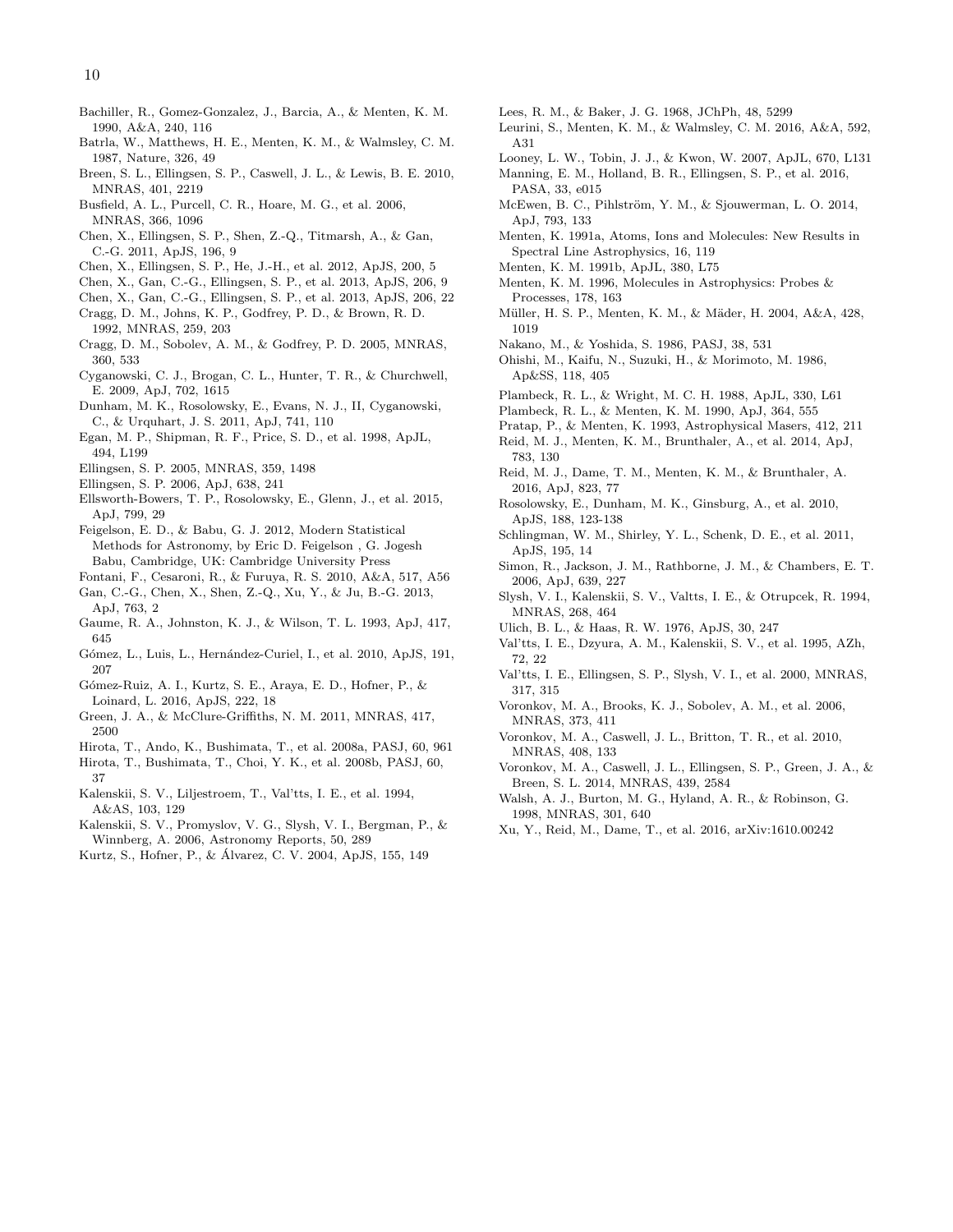

<span id="page-10-0"></span>Figure 1. The upper panel and lower panel show the spectra of the 95 GHz methanol and HCO<sup>+</sup> emission detected towards BGPS sources, respectively. The red bold line shows the sum of the Gaussian fitting results, while the colored dashed lines show the individual Gaussian fit components.

(The complete figure set (213 images) is available in the online material.)



<span id="page-10-1"></span>Figure 2. The integrated flux densities vs. beam-averaged H<sub>2</sub> column density plotted on a log-log graph for 982 BGPS sources with and without 95 GHz methanol masers detections (marked by magenta solid circles and blue hollow circles, respectively). The red lines mark the criterion given by [Chen et al.](#page-9-16)  $(2012)$ .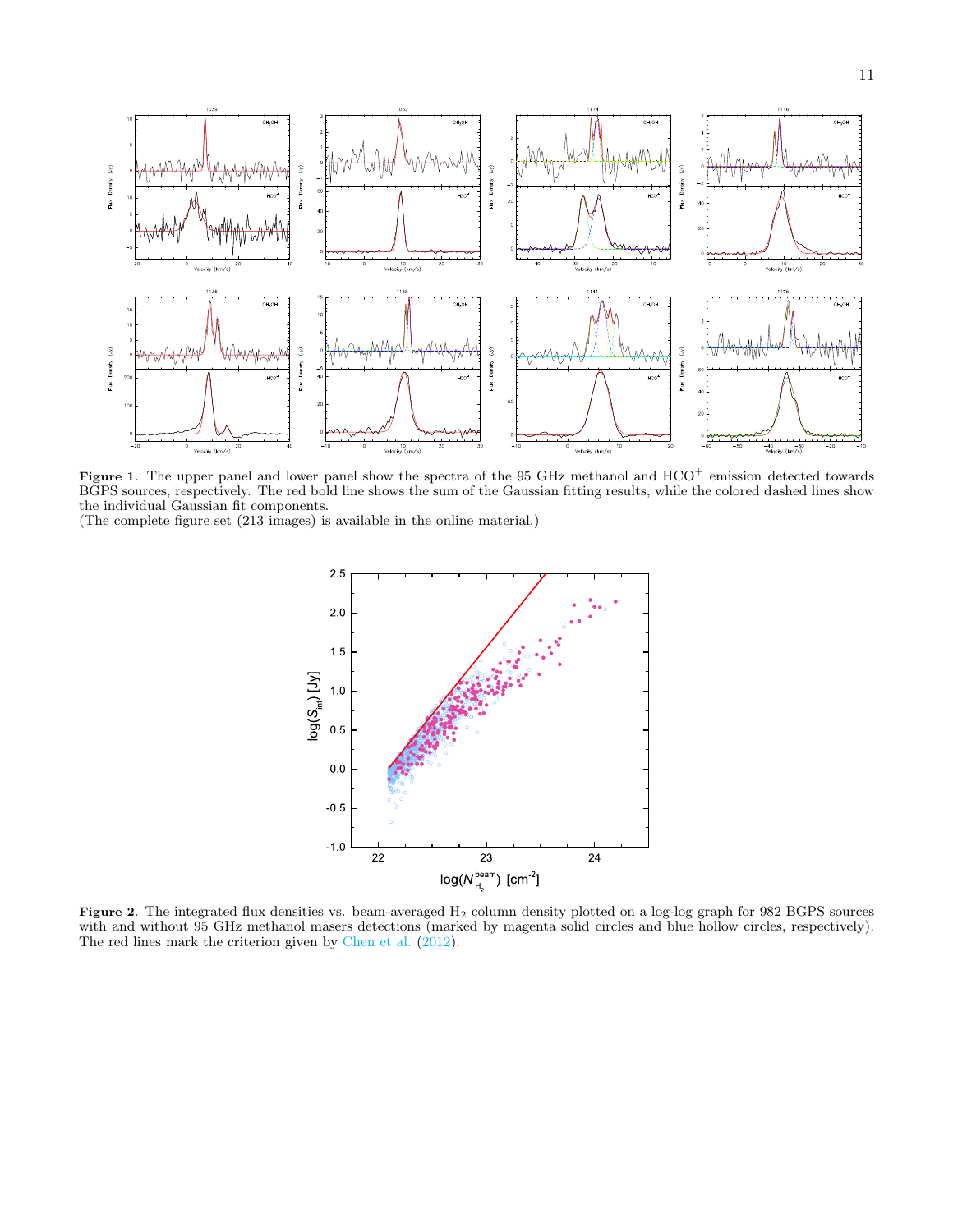

<span id="page-11-0"></span>Figure 3. The percentage of 490 BGPS sources (left) and 155 maser-detected sources (right) that predicted by different numbers of statistical methods. The blue, yellow, green and red parts mean BGPS sources are predicted by one, two, three or all kinds of methods, respectively.



<span id="page-11-1"></span>Figure 4. The distribution of HCO<sup>+</sup> emission line parameters, width (left), peak flux density (middle) and total integrated flux density (right). The upper panels show the distribution for BGPS sources with an associated 95 GHz methanol masers and the lower panels show the distribution for those without. The median of each distribution is marked by a vertical red dashed line.



<span id="page-11-2"></span>Figure 5. (Left panel) The  $V_{\text{lsr}}$  of the peak of the HCO<sup>+</sup> emission versus the peak of the 95 GHz methanol maser emission. The red line shows the best fit from linear regression analysis while the blue line is a line through the origin with a slope of 1. (*Right* panel) A histogram (0.5 km s<sup>-1</sup> bins) showing the  $V_{\text{lsr}}$  difference between emission peaks. The two outlying sources (BGPS 2111 and 2386) are not included in the histogram.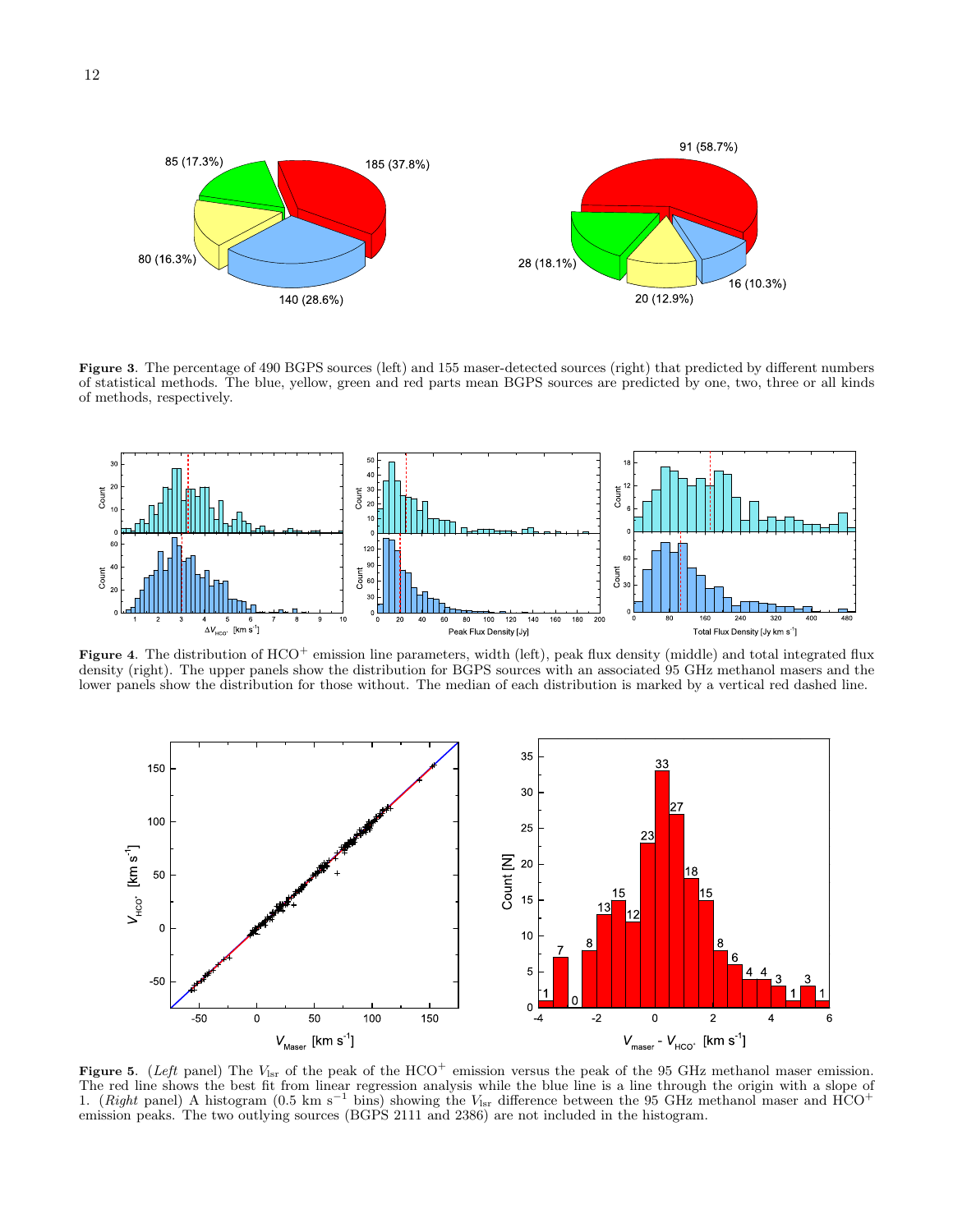

<span id="page-12-1"></span>Figure 6. (Upper Left) Distribution of the 95 GHz methanol masers in the Milky Way. (Upper Right) Distribution of the lineof-sight maser peak velocity versus galactic longitude. (Bottom) Source counts versus galactic longitude and galactic latitude.



<span id="page-12-0"></span>Figure 7. The distribution of linewidth between peak maser emission and HCO<sup>+</sup> thermal emission in the current observations.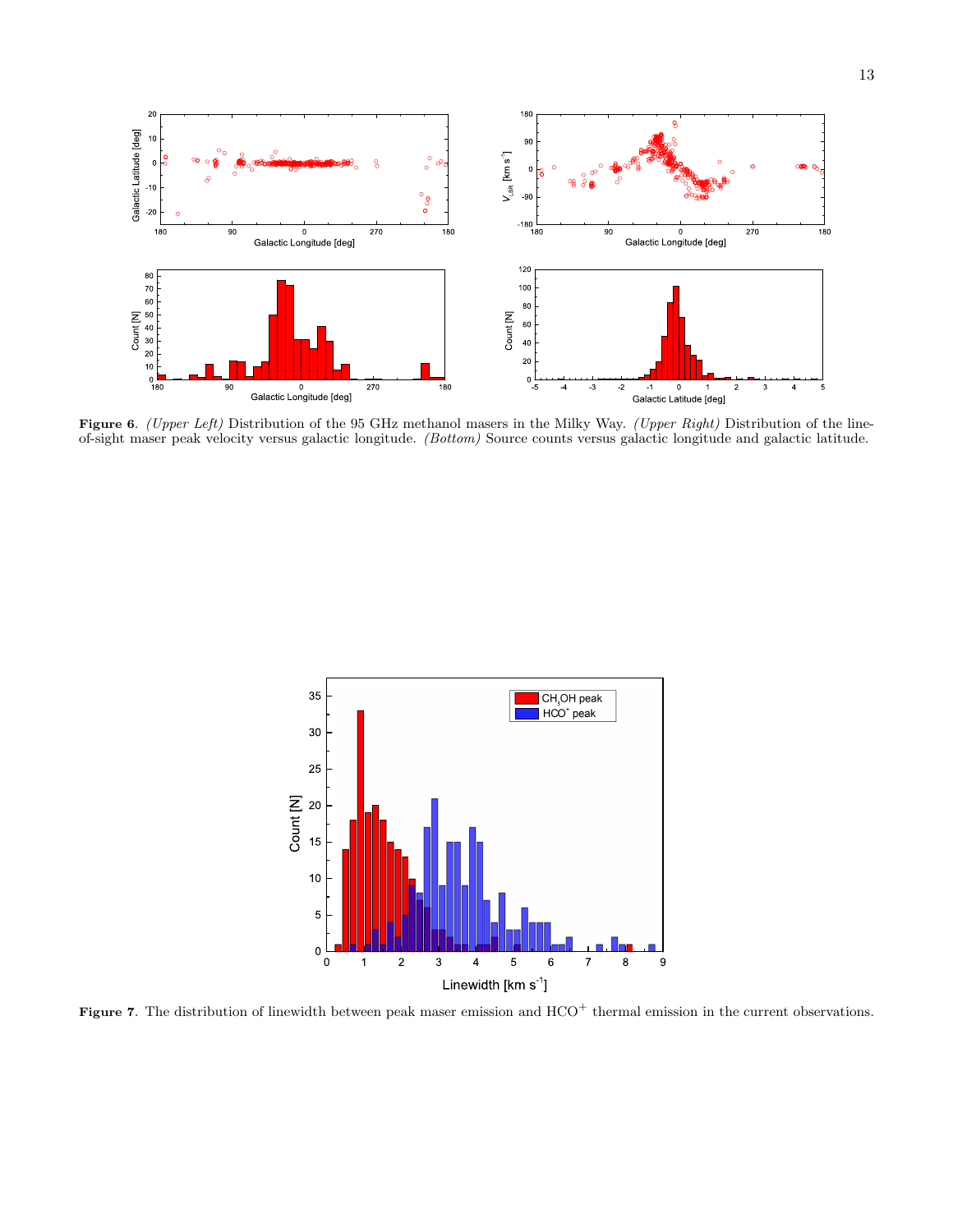| Source                | R.A        | Dec     | $V_{\rm lsr}$                                              | $\Delta V$        | $\boldsymbol{P}$ | S                                                                           | $S_{\rm int}$ | rms             | dis                           | ref    |
|-----------------------|------------|---------|------------------------------------------------------------|-------------------|------------------|-----------------------------------------------------------------------------|---------------|-----------------|-------------------------------|--------|
|                       | (J2000)    | (J2000) | $(km s^{-1})$                                              |                   |                  | $(\text{km s}^{-1})$ (Jy) (Jy km s <sup>-1</sup> ) (Jy km s <sup>-1</sup> ) |               | $(\mathrm{Jy})$ | (kpc)                         |        |
| G119.80-6.03          | 00:28:44.8 |         | $56:42:07$ $-38.55(0.14)$ $2.20(0.38)$ 8.37                |                   |                  | 19.62(3.94)                                                                 | 45.54         | 1.37            | 2.8                           | 9      |
|                       |            |         | $-35.66(0.30)$                                             | $2.98(0.71)$ 5.27 |                  | 16.70(4.15)                                                                 |               |                 |                               |        |
|                       |            |         | $-31.95(0.15)$ $2.14(0.36)$ $4.05$                         |                   |                  | 9.23(1.46)                                                                  |               |                 |                               |        |
| $G121.30+0.66$        |            |         | $00:36:47.2$ $63:29:02$ $-17.80(0.20)$ $2.74(0.48)$ $2.57$ |                   |                  | 7.49(1.21)                                                                  | 8.95          |                 | $0.85 \quad 0.93^P$           | -9     |
|                       |            |         | $-17.56(0.06)$ $0.41(0.28)$ 3.29                           |                   |                  | 1.45(0.74)                                                                  |               |                 |                               |        |
| $G122.01 - 7.07$      |            |         | $00:44:57.2$ $55:47:18$ $-51.10(0.00)$ $1.09(0.22)$ 1.36   |                   |                  | 1.58(0.31)                                                                  | 3.49          |                 | $0.34$ $2.17^P$               | -9     |
|                       |            |         | $-48.50(0.00)$ $1.56(0.30)$ $1.15$                         |                   |                  | 1.91(0.37)                                                                  |               |                 |                               |        |
| $BGPS7351^M$          |            |         | $02:25:30.8$ 62:06:18 -45.06(0.18) 0.56(0.41)              |                   | 1.8              | 1.1(0.7)                                                                    | 10.2          |                 | $0.80 \quad 4.2^E$            | $\ast$ |
|                       |            |         | $-42.75(0.15)$ $2.28(0.37)$                                |                   | 3.8              | 9.2(1.2)                                                                    |               |                 |                               |        |
| $BGPS7364(W3(3))^{M}$ |            |         | $02:25:53.4$ 62:04:08 -38.11(0.07) 1.40(0.20)              |                   | 6.1              | 9.1(0.9)                                                                    | 9.1           |                 | $0.76$ $1.95^{P}$ $2.*$       |        |
| $BGPST380(W3(OH))^M$  |            |         | $02:27:04.2$ 61:52:19 $-49.34(0.13)$                       | 1.22(0.35)        | 2.6              | 3.4(0.9)                                                                    | 30.1          |                 | $0.67 \quad 1.95^P \quad 2.*$ |        |
|                       |            |         | $-46.30(0.05)$ 2.61(0.14)                                  |                   | 9.6              | 26.7(1.1)                                                                   |               |                 |                               |        |

Table 1. Parameters of 481 All Detected 95 GHz Methanol Masers.

NOTE— (This table is available in its entirety in machine-readable form. A portion is shown here for guidance.)

| Source                     | R.A<br>(J2000)           | Dec<br>(J2000) | $V_{\rm lsr}$<br>$(km s^{-1})$ | $\Delta V$<br>$(km s^{-1})$ | $\boldsymbol{P}$<br>$(\mathrm{Jy})$ | $\boldsymbol{S}$ | $S_{\rm int}$<br>$(\text{Jy km s}^{-1})$ $(\text{Jy km s}^{-1})$ | rms<br>$(\mathrm{Jy})$ | dis<br>(kpc)    | ref    |
|----------------------------|--------------------------|----------------|--------------------------------|-----------------------------|-------------------------------------|------------------|------------------------------------------------------------------|------------------------|-----------------|--------|
| G123.07-6.31               | 00:52:23.9               | 56:33:45       | $-30.73(0.13)$                 | $5.88(0.36)$ $5.43$         |                                     | 34.00(1.61)      | 45.28                                                            |                        | $0.81 \ 2.82^P$ | -9     |
|                            |                          |                | $-40.31(0.28)$                 | 4.35(0.57)                  | 2.43                                | 11.27(1.33)      |                                                                  |                        |                 |        |
| NGC1333IRAS2               | 03:29:00.0               | 31:14:19       | 9.97(0.28)                     | $8.38(0.85)$ 2.75           |                                     | 24.50(2.00)      | 24.50                                                            |                        | $0.24^P$        | - 5    |
| $BGPS7461(AFGL5180)^{B,M}$ | 06:08:52.9               | 21:38:17       | 3.02(0.04)                     | $3.16(0.10)$ 12.8           |                                     | 43.1(1.1)        | 43.1                                                             | 0.66                   | $2.10^{P}$      | $9.*$  |
| $326.641 + 0.612$          | $15:44:33.2$ $-54:05:31$ |                | $-39.4(0.1)$                   | 4.3(0.2)                    | 15.8                                | 72.3(3.4)        | 72.3                                                             |                        | 2.6             | 3      |
| $351.24 + 0.67$            | $17:20:15.8$ $-35:54:58$ |                | $-4.5(0.1)$                    | 3.4(0.3)                    | 4.3                                 | 15.6(1.4)        | 15.6                                                             |                        | 1.4             | 3      |
| $SgrA-A$                   | $17:45:52.0$ $-28:59:27$ |                | 42.1(0.2)                      | 18.3(0.4)                   | 12.1                                | 235.7(5.2)       | 235.7                                                            |                        | 8.3             | 3      |
| SgrB2                      | $17:47:20.4$ $-28:23:07$ |                | 59.0(1.9)                      | 14.4(4.2)                   | 34.1                                | 522.7(152.5)     | 590.8                                                            |                        | $7.9^P$         | 3      |
|                            |                          |                | 70.5(3.4)                      | 8.2(9.0)                    | 7.8                                 | 68.1(74.7)       |                                                                  |                        |                 |        |
| $BGPS1250^{B,M}$           | $18:02:06.4$ $-23:05:11$ |                | 21.72(0.12)                    | 2.18(0.31)                  | 8.9                                 | 20.7(2.4)        | 20.7                                                             | 1.6                    | 3.4             | $\ast$ |

Table 2. Parameters of 95 GHz Methanol Maser Candidates.

NOTE—(This table is available in its entirety in machine-readable form. A portion is shown here for guidance.)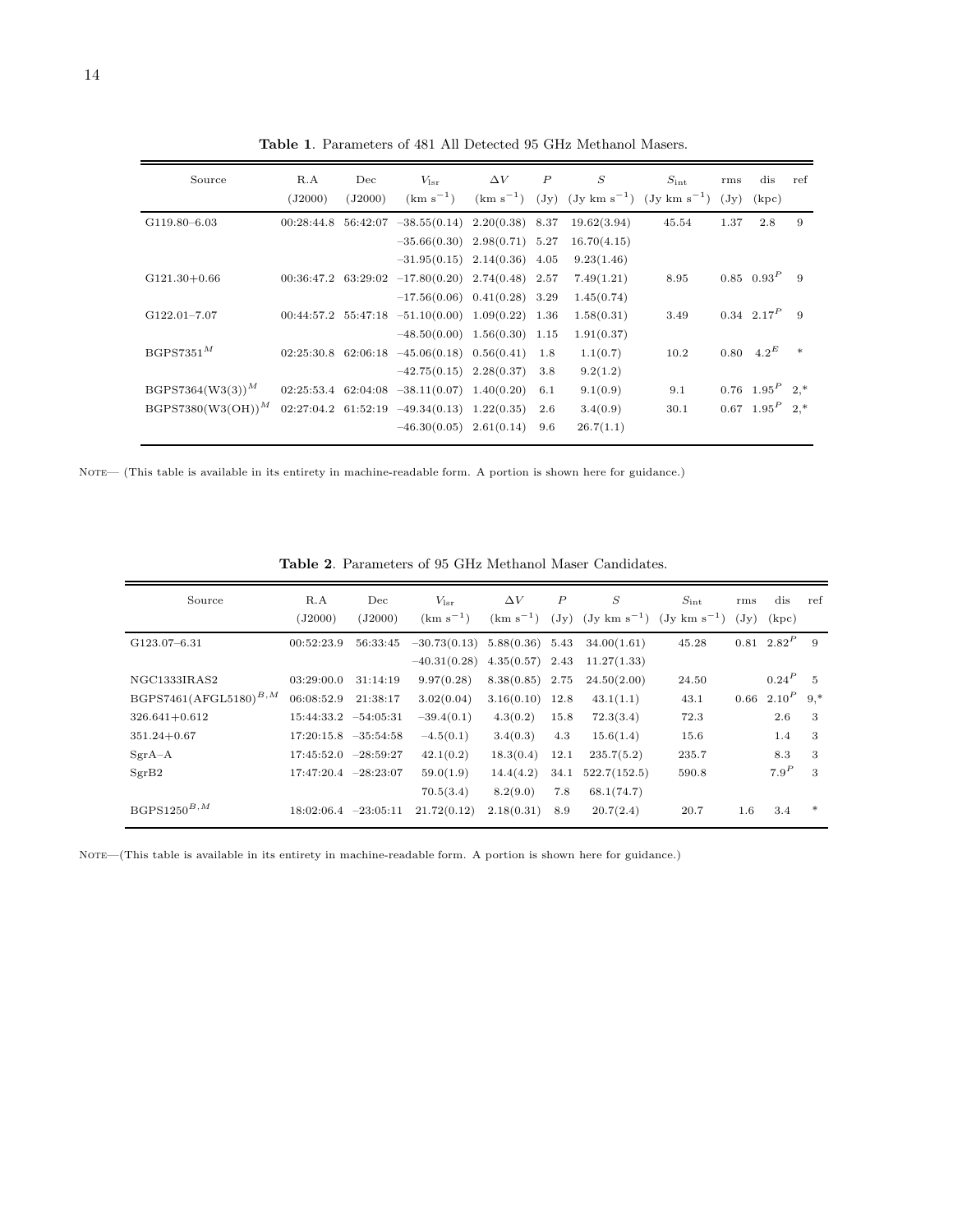|             | Random<br>forests | Logistic<br>regression | LDA | Normalized<br>LDA |
|-------------|-------------------|------------------------|-----|-------------------|
|             |                   |                        |     |                   |
| True pos.   | 140               | 133                    | 103 | 128               |
| False pos.  | 270               | 171                    | 140 | 210               |
| Flase neg.  | 62                | 69                     | 99  | 74                |
| True neg.   | 543               | 642                    | 672 | 603               |
| Sensitivity | 69%               | 66%                    | 51% | 63%               |
| Specificity | 67%               | 79%                    | 83% | 74%               |

<span id="page-14-1"></span>Table 3. The results of cross-validating random forests, logistic regression, and LDA classification and prediction for data from the current observations.

Table 4. Summary of All the 95 GHz Methanol Masers Survey

<span id="page-14-0"></span>

| Paper                   | $\#det./\#obs.$ | Target                         | Telescope         | Beam size $\lceil$ ']           | Velocity resolution $\mathrm{[km\ s}^{-1}]$ | ref            |
|-------------------------|-----------------|--------------------------------|-------------------|---------------------------------|---------------------------------------------|----------------|
| Kalenskii et al. (1994) | 9/11            | star-forming regions           | $Metashovi-13.7m$ | 60                              | 0.4                                         |                |
| Val'tts et al. $(1995)$ | 35/             |                                | $Onsala-20m$      | $\hspace{0.1mm}-\hspace{0.1mm}$ | $\hspace{0.1mm}-\hspace{0.1mm}$             | $\overline{2}$ |
| Val'tts et al. $(2000)$ | 85/153          | 44 GHz masers                  | $Mopra-22m$       | 52                              | 0.236                                       | 3              |
| Ellingsen $(2005)$      | 26/62           | 6.6 GHz masers                 | $Mopra-22m$       | 52                              | 0.12                                        | 4              |
| Kalenskii et al. (2006) | 5/6             | bipolar outflows               | $Onmala-20m$      | 39                              | $\hspace{0.1mm}-\hspace{0.1mm}$             | 5              |
| Fontani et al. (2010)   | 11/88           | high-mass star-forming regions | Nobeyama-45m      | 18                              | 0.06                                        | 6              |
| Chen et al. $(2011)$    | 105/192         | EGOs                           | $Mopra-22m$       | 36                              | 0.11                                        |                |
| Chen et al. $(2012)$    | 63/214          | GLIMPSE point sources+BGPS     | $PMO-13.7m$       | 53                              | 0.19                                        | 8              |
| Gan et al. (2013)       | 62/288          | outflows                       | $PMO-13.7m$       | 55                              | 0.13                                        | 9              |
| Chen et al. $(2013a)$   | 39/55           | EGOs                           | $Mopra-22m$       | 36                              | 0.11                                        | 10             |
| This Paper              | 207/1020        | BGPS sources                   | $PMO-13.7m$       | 55                              | 0.19                                        | $\star$        |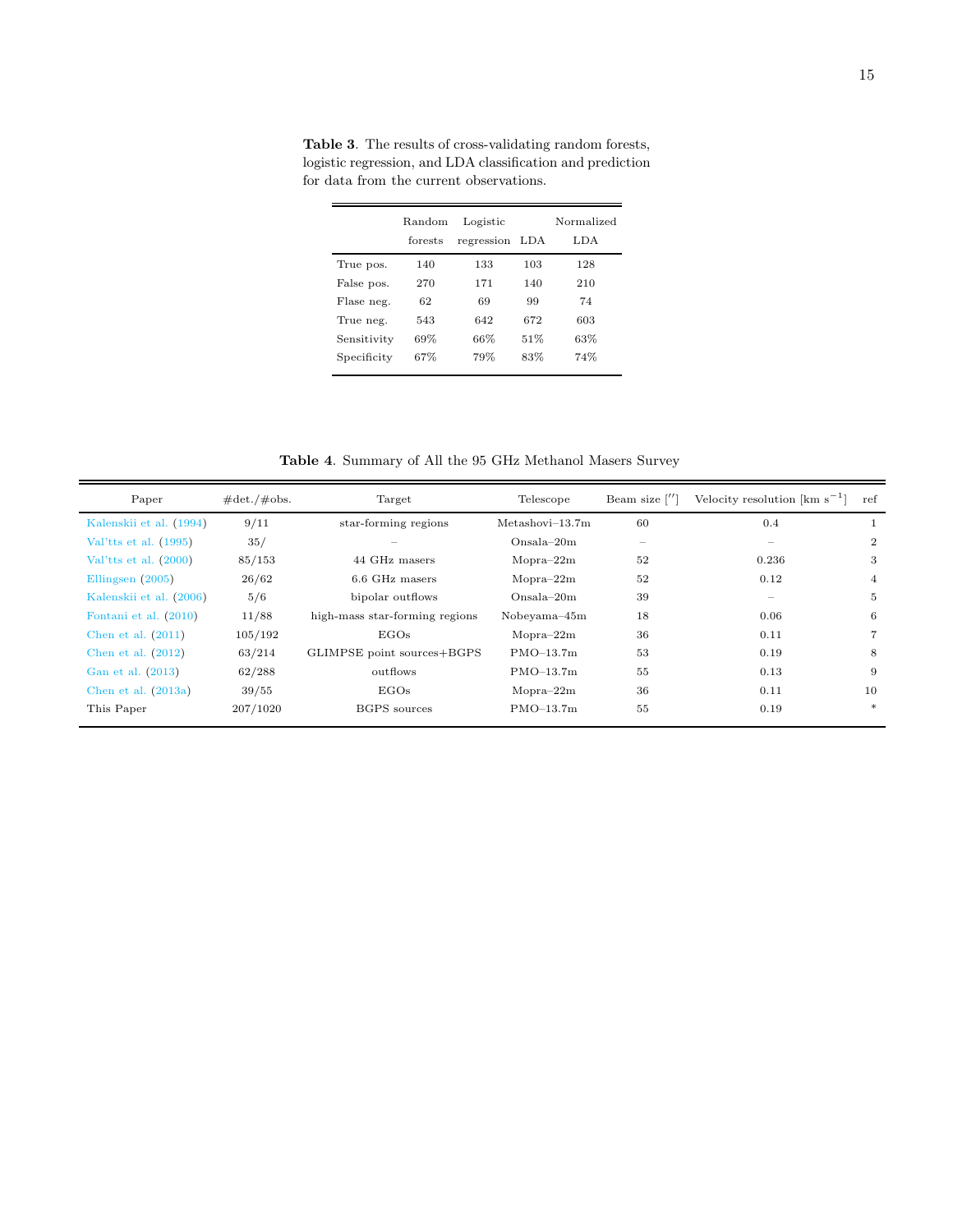<span id="page-15-0"></span>

|         | $HCO+$                         |                             |                                     |                                     |                                           |                        |  |
|---------|--------------------------------|-----------------------------|-------------------------------------|-------------------------------------|-------------------------------------------|------------------------|--|
| BGPS ID | $V_{\rm lsr}$<br>$(km s^{-1})$ | $\Delta V$<br>$(km s^{-1})$ | $\mathcal{S}$<br>$(Jy \ km s^{-1})$ | $\boldsymbol{P}$<br>$(\mathrm{Jy})$ | $S_{\rm int}$<br>$(Jy \text{ km s}^{-1})$ | rms<br>$(\mathrm{Jy})$ |  |
| 1039    | 3.06(0.28)                     | 6.02(0.64)                  | 57.8(5.4)                           | 9.0                                 | 57.8                                      | 2.1                    |  |
| 1062    | 9.41(0.01)                     | 1.77(0.02)                  | 110.1(1.1)                          | 58.3                                | 110.1                                     | 0.9                    |  |
| 1114    | $-27.61(0.06)$                 | 2.65(0.12)                  | 60.7(3.0)                           | 21.5                                | 139.9                                     | 1.0                    |  |
|         | $-23.65(0.07)$                 | 3.51(0.17)                  | 79.2(3.3)                           | 21.2                                |                                           |                        |  |
| 1116    | 9.44(0.03)                     | 4.59(0.07)                  | 219.9(2.7)                          | 45.1                                | 220.0                                     | 1.3                    |  |
| 1136    | 8.42(0.03)                     | 3.37(0.07)                  | 759.5(13.0)                         | 211.7                               | 812.1                                     | 7.1                    |  |
|         | 15.62(0.15)                    | 1.75(0.32)                  | 52.6(9.0)                           | 28.3                                |                                           |                        |  |
| 1138    | 10.24(0.03)                    | 3.83(0.08)                  | 176.5(3.1)                          | 43.3                                | 176.5                                     | 1.6                    |  |

Table 5. Parameters of  $\mathrm{HCO}^{+}$  emission towards in 212 BGPS sources with an associated 95 GHz methanol emission.

NOTE-Column 1: BGPS ID, ordered in increasing Right Ascension. Columns 2-5: the velocity of the peak  $V_{\text{lsr}}$ , the line width  $\Delta V$ , the integrated flux density S and the peak flux density P of the HCO<sup>+</sup> emission in every source estimated from Gaussian fits. The estimated error in the fit parameters are given in parentheses. Column 6: the total integrated flux density  $S_{\text{int}}$  of the HCO<sup>+</sup> spectrum obtained by adding the integrated flux density of all the Gaussian components together. Column 7:  $1\sigma_{\rm rms}$  noise of the observations. (This table is available in its entirety in machine-readable form. A portion is shown here for guidance.)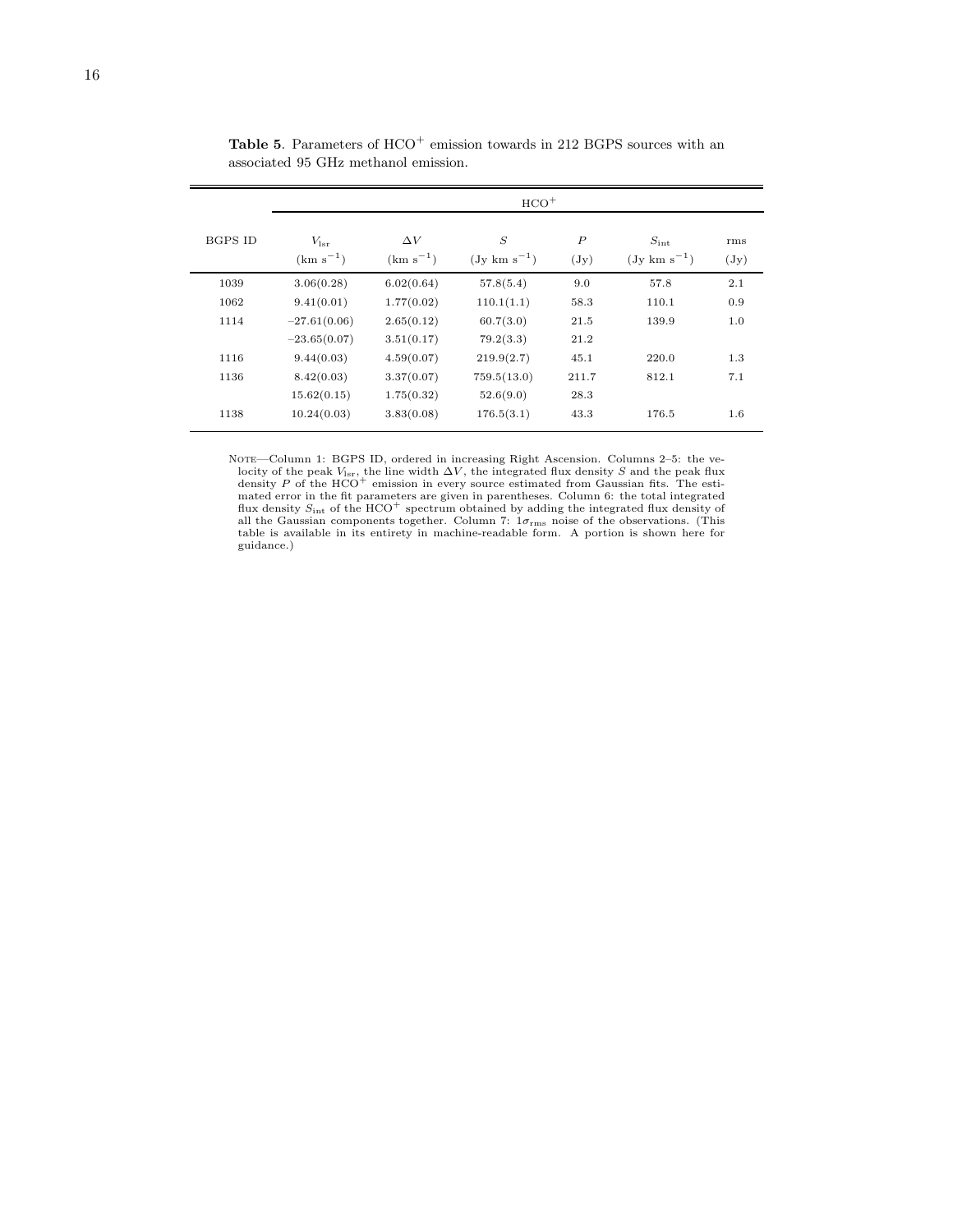| Parameters of          |                     |                          | Total Integrated Flux Density |
|------------------------|---------------------|--------------------------|-------------------------------|
| $HCO+$                 | $\rm [km \ s^{-1}]$ | [Jy]                     | $[Jy \text{ km s}^{-1}]$      |
| With maser             | 3.59                | 38.4                     | 244.4                         |
| Without maser          | 3.21                | 26.7                     | 129.4                         |
| With maser             | 3.22                | 25.7                     | 171.7                         |
| Without maser          | 3.03                | 20.0                     | 104.9                         |
| $p$ -value in K-S test |                     | $1.3E - 4$               | $5.9E-12$                     |
|                        |                     | Line Width<br>$5.0E - 2$ | Peak Flux Density             |

<span id="page-16-0"></span> ${\bf Table}$  6. Parameters and Comparison of  $\mathrm{HCO}^{+}$  With and Without Methanol Masers.